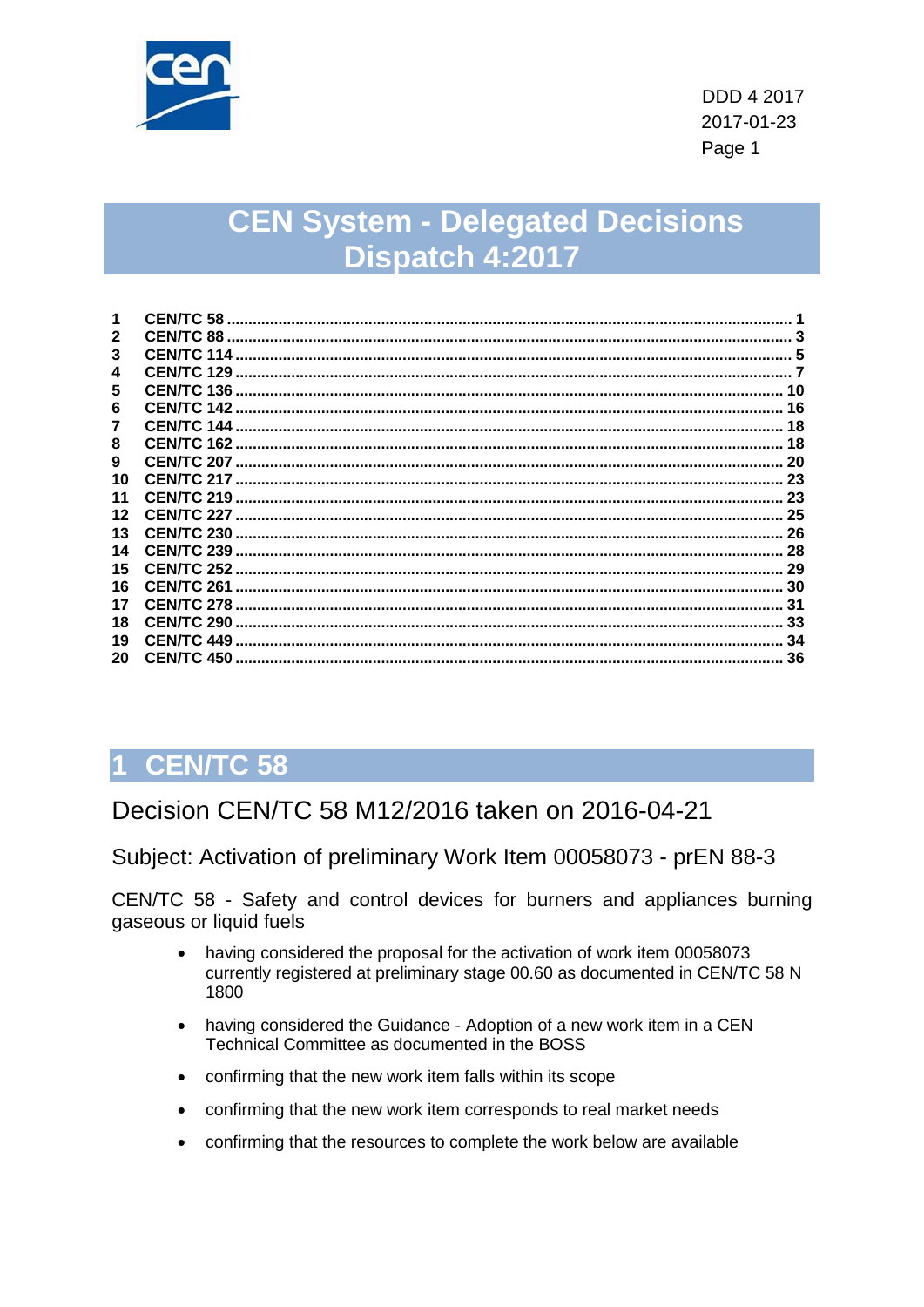• decides to register the work item described below in its active programme of work

| <b>Section</b>                                                      | <b>Details</b>                                                                                                                                                                                                                                                                                                                                                                                                                                                                                                                                                                                                                                                                                                                                                                                                                                                                                                                                                                                                                                                                                                                                                                                                                                                                                                                                                                                                                           |
|---------------------------------------------------------------------|------------------------------------------------------------------------------------------------------------------------------------------------------------------------------------------------------------------------------------------------------------------------------------------------------------------------------------------------------------------------------------------------------------------------------------------------------------------------------------------------------------------------------------------------------------------------------------------------------------------------------------------------------------------------------------------------------------------------------------------------------------------------------------------------------------------------------------------------------------------------------------------------------------------------------------------------------------------------------------------------------------------------------------------------------------------------------------------------------------------------------------------------------------------------------------------------------------------------------------------------------------------------------------------------------------------------------------------------------------------------------------------------------------------------------------------|
| 1. Deliverable                                                      | EN                                                                                                                                                                                                                                                                                                                                                                                                                                                                                                                                                                                                                                                                                                                                                                                                                                                                                                                                                                                                                                                                                                                                                                                                                                                                                                                                                                                                                                       |
| 2. This item<br>corresponds to                                      | A new project                                                                                                                                                                                                                                                                                                                                                                                                                                                                                                                                                                                                                                                                                                                                                                                                                                                                                                                                                                                                                                                                                                                                                                                                                                                                                                                                                                                                                            |
| 3. Document<br>developed in drafting<br>body                        | CEN/TC 58/WG 13 - Mechanics                                                                                                                                                                                                                                                                                                                                                                                                                                                                                                                                                                                                                                                                                                                                                                                                                                                                                                                                                                                                                                                                                                                                                                                                                                                                                                                                                                                                              |
| 4. Title                                                            | Safety and control devices for gas burners and gas burning<br>appliances - Part 3: Pressure and/or flow rate regulators for inlet<br>pressures up to and including 500 kPa, electronic types                                                                                                                                                                                                                                                                                                                                                                                                                                                                                                                                                                                                                                                                                                                                                                                                                                                                                                                                                                                                                                                                                                                                                                                                                                             |
| 5. Scope                                                            | This European Standard specifies the safety, construction and<br>performance requirements for electronic pressure regulators and<br>safety devices, intended for use with gas burners, gas appliances and<br>similar use, hereafter referred to as -pressure regulators-<br>This European Standard is applicable to:<br>- pressure regulators with declared maximum inlet pressure up to and<br>including 500 kPa, of nominal connection size up to and including DN<br>250 for use with one or more fuel gases in accordance with EN 437,<br>- pressure regulators incorporating safety devices,<br>- pressure regulators incorporating safety devices specified as safety<br>accessories,<br>NOTE For safety accessories and pressure accessories, the<br>requirements of prEN 13611:2012, Annex F also apply.<br>- pressure regulators which use auxiliary energy,<br>Pressure regulators intended to be used on pipe work installations for<br>third family gases are also covered by EN 13785 and EN 13786.<br>This European Standard is not applicable to:<br>- pressure regulators that are connected directly to mains pipe-work<br>or to a container that maintains a standard distribution pressure,<br>- pressure regulators intended for gas appliances to be installed in the<br>open air and exposed to the environment,<br>safety devices which use auxiliary energy<br>- electronic gas/air ratio controls (EN 12067-2). |
| 6. Environmental<br>aspects                                         | Use of energy<br>Use of materials                                                                                                                                                                                                                                                                                                                                                                                                                                                                                                                                                                                                                                                                                                                                                                                                                                                                                                                                                                                                                                                                                                                                                                                                                                                                                                                                                                                                        |
| 7. How do you plan<br>to address these<br>environmental<br>aspects? | Use of environmental checklist                                                                                                                                                                                                                                                                                                                                                                                                                                                                                                                                                                                                                                                                                                                                                                                                                                                                                                                                                                                                                                                                                                                                                                                                                                                                                                                                                                                                           |
| 8. Vienna<br>Agreement                                              | No or expected CEN lead                                                                                                                                                                                                                                                                                                                                                                                                                                                                                                                                                                                                                                                                                                                                                                                                                                                                                                                                                                                                                                                                                                                                                                                                                                                                                                                                                                                                                  |
| 9. The project is<br>linked to                                      | No document from another organization                                                                                                                                                                                                                                                                                                                                                                                                                                                                                                                                                                                                                                                                                                                                                                                                                                                                                                                                                                                                                                                                                                                                                                                                                                                                                                                                                                                                    |
| 10. Track                                                           | Enquiry + Formal Vote (ENQ+FV)                                                                                                                                                                                                                                                                                                                                                                                                                                                                                                                                                                                                                                                                                                                                                                                                                                                                                                                                                                                                                                                                                                                                                                                                                                                                                                                                                                                                           |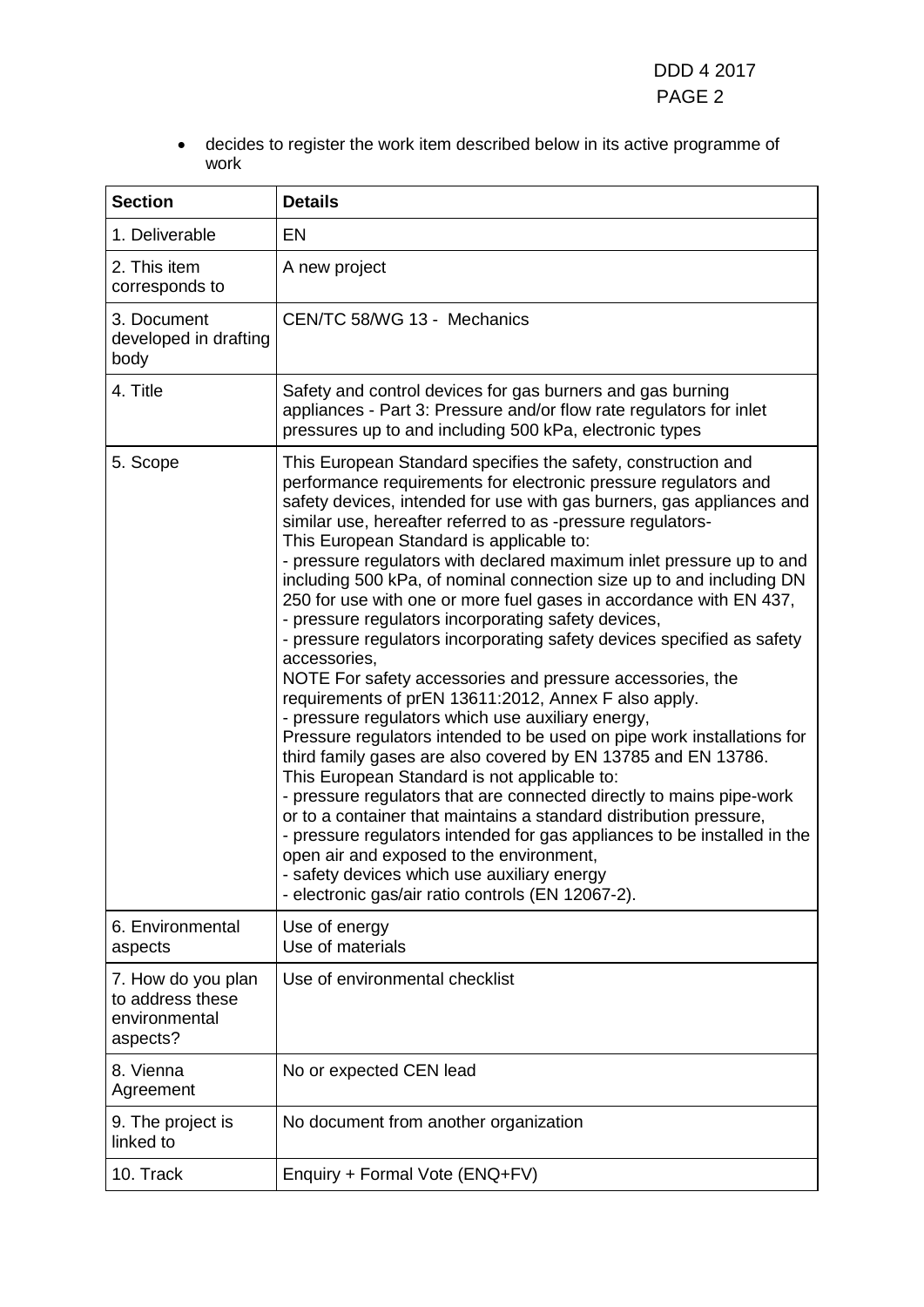| 11. Related<br>mandate(s)        | <b>Yes</b><br><b>M/BC/CEN/89/6</b>                                                                                                                                                                                                 |
|----------------------------------|------------------------------------------------------------------------------------------------------------------------------------------------------------------------------------------------------------------------------------|
| 12. Related<br>directive(s)      | Yes<br>Directive reference   For citation in Official journal<br>2009/142/EC   Yes                                                                                                                                                 |
| 13. Commitment                   | The following CEN members (at least five) are committed to<br>participate in the development of the project:<br><b>AFNOR</b><br><b>BSI</b><br><b>DIN</b><br><b>NBN</b><br><b>UNI</b><br><b>NEN</b>                                 |
| 14. The decision<br>was taken by | Weighted vote and simple majority<br>Percentage of positive weighted votes (min. 71% before 2017-01-01,<br>min. 65% from 2017-01-01):100<br>Number of positive votes: 8<br>Number of negative votes: 0<br>Number of abstentions: 0 |

### <span id="page-2-0"></span>Decision CEN/TC 88 718c/2016 taken on 2016-03-23

### Subject: Adoption of a New Work Item

CEN/TC 88 - Thermal insulating materials and products

- having considered the proposal for a new work item as documented in CEN/TC 88 N 3453
- having considered the Guidance Adoption of a new work item in a CEN Technical Committee as documented in the BOSS
- confirming that the new work item falls within its scope
- confirming that the new work item corresponds to real market needs
- confirming that the resources to complete the work below are available
- decides to register the work item described below in its active programme of work

| <b>Section</b>                 | <b>Details</b> |
|--------------------------------|----------------|
| 1. Deliverable                 | EN             |
| 2. This item<br>corresponds to | A new project  |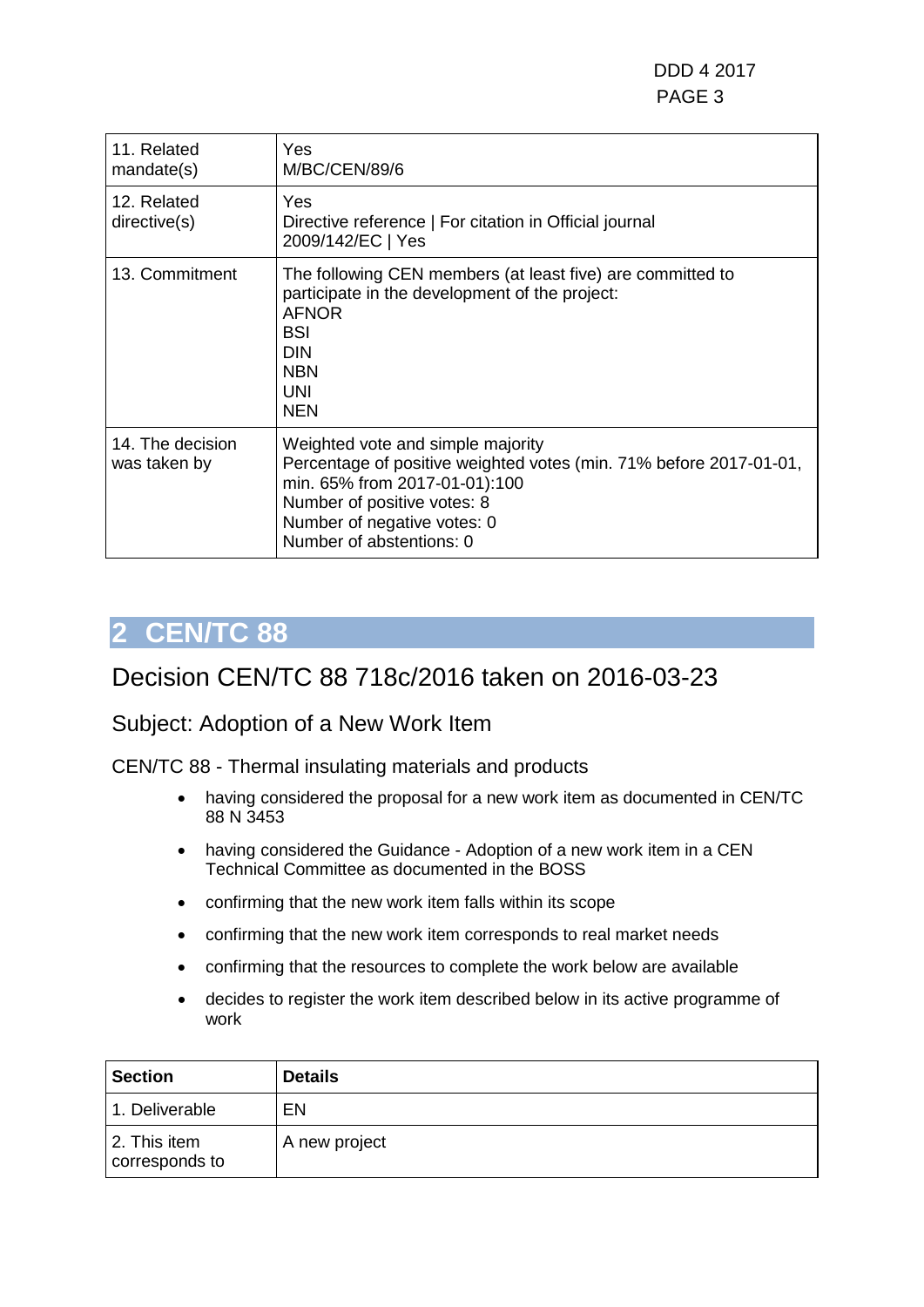| 3. Document<br>developed in drafting<br>body                        | CEN/TC 88/WG 2 - Coordinating group                                                                                                                                                                                                                                                                                                                                                                                                                                                                                                                                                                                                                                                                                                                                                                                                                                                                                                                                                                                                                                                                                                                                                                                                                                                                                                                                                                                                                                                                                                                                                                                                                                                                                                                      |
|---------------------------------------------------------------------|----------------------------------------------------------------------------------------------------------------------------------------------------------------------------------------------------------------------------------------------------------------------------------------------------------------------------------------------------------------------------------------------------------------------------------------------------------------------------------------------------------------------------------------------------------------------------------------------------------------------------------------------------------------------------------------------------------------------------------------------------------------------------------------------------------------------------------------------------------------------------------------------------------------------------------------------------------------------------------------------------------------------------------------------------------------------------------------------------------------------------------------------------------------------------------------------------------------------------------------------------------------------------------------------------------------------------------------------------------------------------------------------------------------------------------------------------------------------------------------------------------------------------------------------------------------------------------------------------------------------------------------------------------------------------------------------------------------------------------------------------------|
| 4. Title                                                            | Thermal insulation products for buildings - Factory made composite<br>products - Specification                                                                                                                                                                                                                                                                                                                                                                                                                                                                                                                                                                                                                                                                                                                                                                                                                                                                                                                                                                                                                                                                                                                                                                                                                                                                                                                                                                                                                                                                                                                                                                                                                                                           |
| 5. Scope                                                            | This European standard specifies the requirements for factory made<br>composite products to be used for<br>thermal insulation of buildings, such as composite insulation products<br>with at least two different thermal<br>insulation layers and with or without facings or coatings, and<br>composite products with thermal insulation<br>layer/s bonded to additional external layer/s of non-insulation<br>products.<br>Products defined by standards EN 13162 to 13171 and prEN 16069<br>shall be used for the thermal insulation<br>layers. If a product other than those defined in above standards is<br>used as one of the thermal insulation<br>layers, then its properties declared for the composite shall be<br>assessed according to test methods and<br>principles in above mentioned standards.<br>This standard does not cover the performance of prefabricated<br>systems incorporating these composite<br>products.<br>This standard specifies product characteristics and includes<br>procedures for testing, evaluation of conformity,<br>marking and labelling.<br>This standard does not specify the required level of a given property<br>to be achieved by a product to<br>demonstrate fitness for purpose in a particular application. The levels<br>required for a given application are to be<br>found in regulations or non-conflicting standards.<br>Self-supporting building products and products for structural use are<br>not covered by this standard.<br>This standard does not cover in-situ composite insulation products,<br>composite products for civil engineering<br>applications and composite products intended to be used for thermal<br>insulation of building equipment and<br>industrial installations. |
| 6. Environmental<br>aspects                                         | Use of energy                                                                                                                                                                                                                                                                                                                                                                                                                                                                                                                                                                                                                                                                                                                                                                                                                                                                                                                                                                                                                                                                                                                                                                                                                                                                                                                                                                                                                                                                                                                                                                                                                                                                                                                                            |
| 7. How do you plan<br>to address these<br>environmental<br>aspects? | Bring in environmental expertise to the WG<br>Use of environmental checklist                                                                                                                                                                                                                                                                                                                                                                                                                                                                                                                                                                                                                                                                                                                                                                                                                                                                                                                                                                                                                                                                                                                                                                                                                                                                                                                                                                                                                                                                                                                                                                                                                                                                             |
| 8. Vienna<br>Agreement                                              | No or expected CEN lead                                                                                                                                                                                                                                                                                                                                                                                                                                                                                                                                                                                                                                                                                                                                                                                                                                                                                                                                                                                                                                                                                                                                                                                                                                                                                                                                                                                                                                                                                                                                                                                                                                                                                                                                  |
| 9. The project is<br>linked to                                      | No document from another organization                                                                                                                                                                                                                                                                                                                                                                                                                                                                                                                                                                                                                                                                                                                                                                                                                                                                                                                                                                                                                                                                                                                                                                                                                                                                                                                                                                                                                                                                                                                                                                                                                                                                                                                    |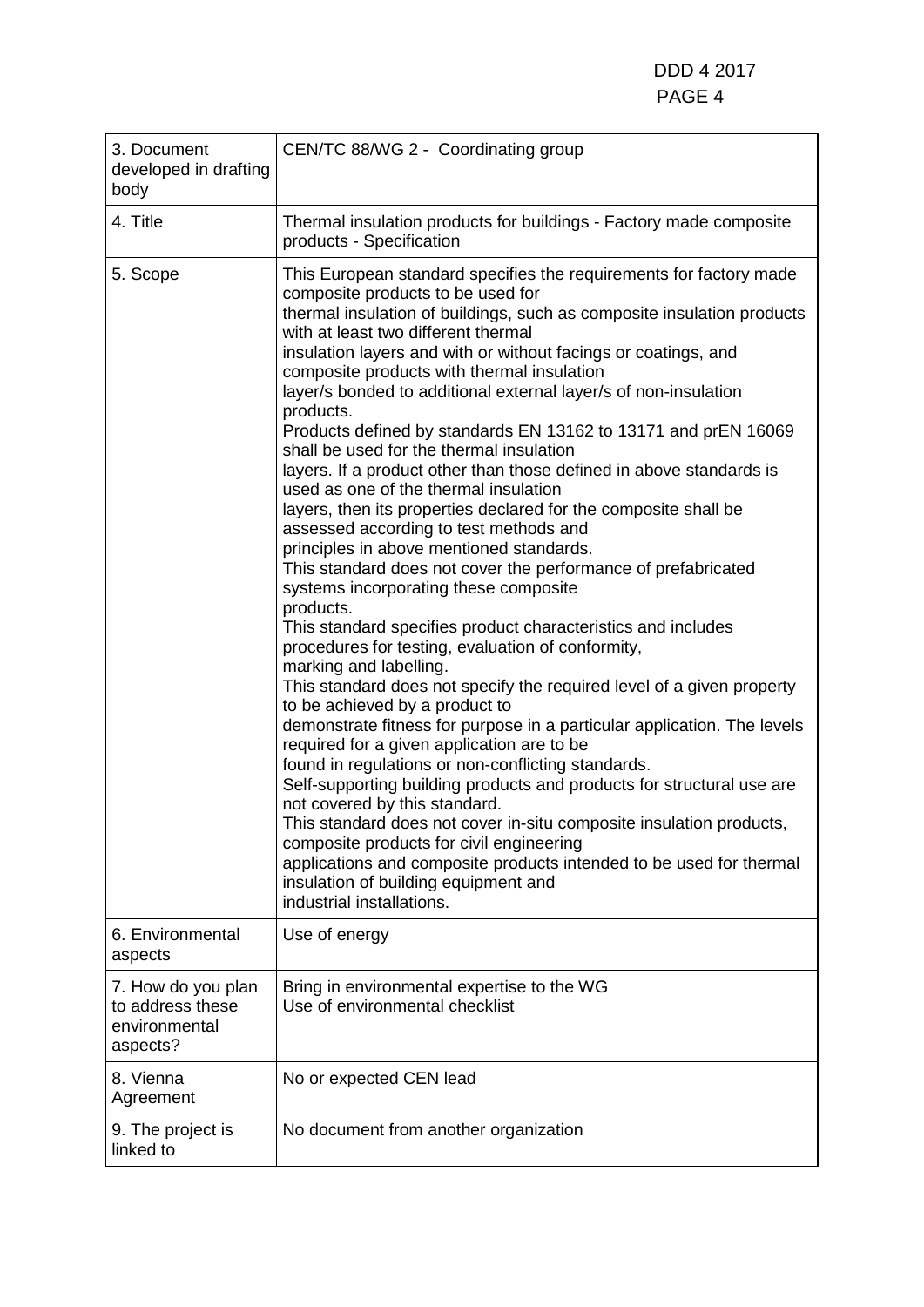| 10. Track                        | Enquiry + Formal Vote (ENQ+FV)                                                                                                                                                                                                      |
|----------------------------------|-------------------------------------------------------------------------------------------------------------------------------------------------------------------------------------------------------------------------------------|
| 11. Related<br>mandate(s)        | Yes<br>M/103 rev                                                                                                                                                                                                                    |
| 12. Related<br>directive(s)      | Yes<br>Directive reference   For citation in Official journal<br>305/2011   Yes                                                                                                                                                     |
| 13. Commitment                   | The following CEN members (at least five) are committed to<br>participate in the development of the project:<br><b>AFNOR</b><br><b>BSI</b><br><b>DIN</b><br><b>NBN</b><br><b>NEN</b><br><b>UNMS</b><br><b>UNMZ</b>                  |
| 14. The decision<br>was taken by | Weighted vote and simple majority<br>Percentage of positive weighted votes (min. 71% before 2017-01-01,<br>min. 65% from 2017-01-01):100<br>Number of positive votes: 13<br>Number of negative votes: 0<br>Number of abstentions: 5 |

### <span id="page-4-0"></span>Decision CEN/TC 114 C 385/2017 taken on 2017-01-16

### Subject: Adoption of a New Work Item

CEN/TC 114 - Safety of machinery

- having considered the proposal for a new work item as documented in CEN/TC 114 N 1635
- having considered the Guidance Adoption of a new work item in a CEN Technical Committee as documented in the BOSS
- confirming that the new work item falls within its scope
- confirming that the new work item corresponds to real market needs
- confirming that the resources to complete the work below are available
- decides to register the work item described below in its active programme of work

| <b>Section</b>                | <b>Details</b> |
|-------------------------------|----------------|
| Deliverable<br>$\overline{1}$ | EN             |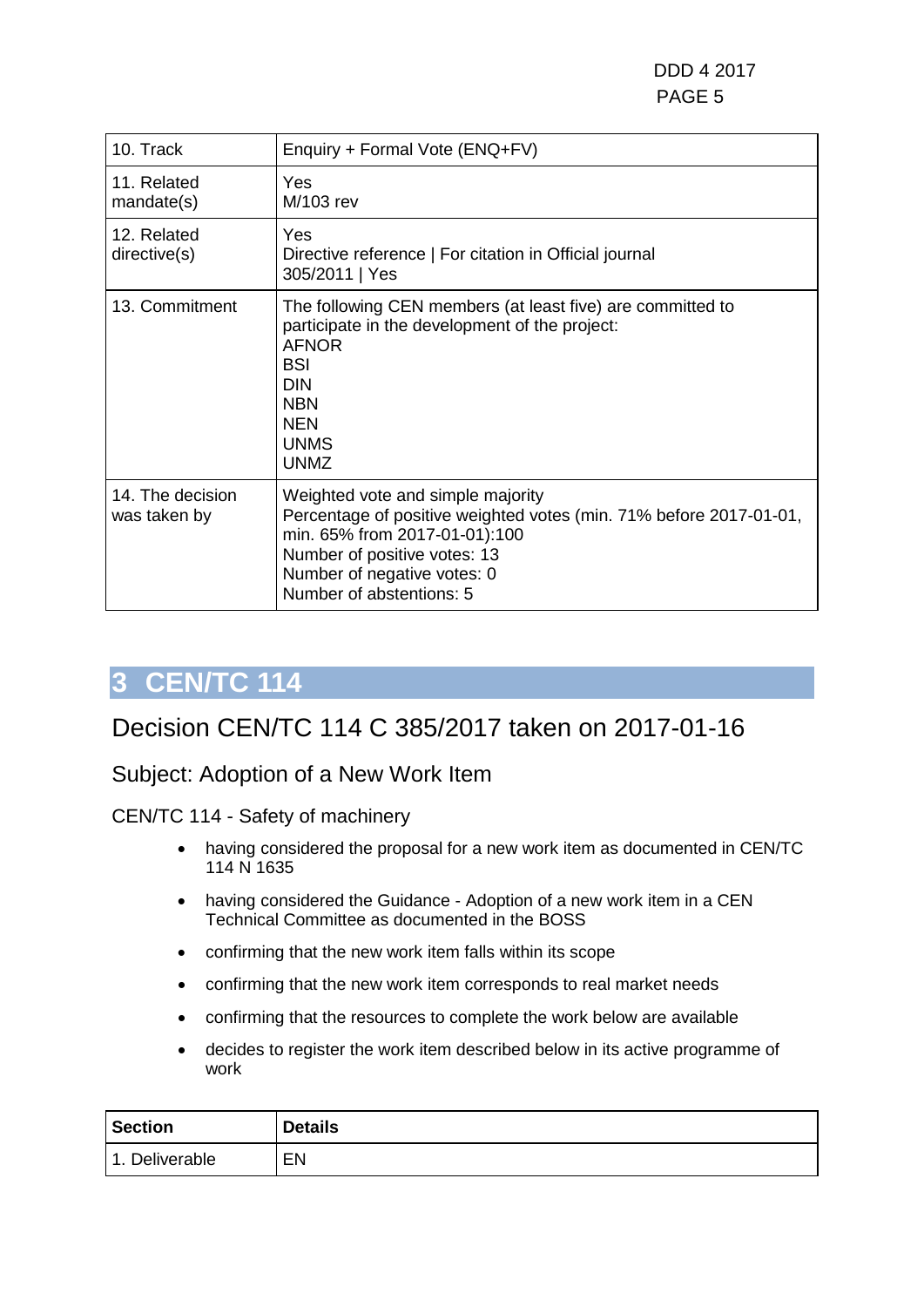DDD 4 2017 PAGE 6

| 2. This item<br>corresponds to                                      | A new project                                                                                                                                                                                                                                                                                                                                                                                                                                                                                                                                                                                                                                                                                                                                                             |
|---------------------------------------------------------------------|---------------------------------------------------------------------------------------------------------------------------------------------------------------------------------------------------------------------------------------------------------------------------------------------------------------------------------------------------------------------------------------------------------------------------------------------------------------------------------------------------------------------------------------------------------------------------------------------------------------------------------------------------------------------------------------------------------------------------------------------------------------------------|
| 3. Document<br>developed in drafting<br>body                        | CEN/TC 114 - Safety of machinery                                                                                                                                                                                                                                                                                                                                                                                                                                                                                                                                                                                                                                                                                                                                          |
| 4. Title                                                            | Safety of machinery - Instruction handbook - General drafting<br>principles                                                                                                                                                                                                                                                                                                                                                                                                                                                                                                                                                                                                                                                                                               |
| 5. Scope                                                            | This European Standard specifies requirements for the machine<br>manufacturer on drafting an instruction handbook. This International<br>Standard provides added value to the general requirements on<br>information for use given in EN ISO 12100:2010, 6.4, and deals with<br>the safety-related content, the corresponding structure and<br>presentation of the instruction handbook, taking into account the<br>whole lifecycle of the machine. If an instruction handbook is required,<br>this International Standard establishes the principles which are<br>indispensable, to avoid a lack of information in particular those on<br>possible residual risks. This International Standard is applicable for<br>preparation of an instruction handbook of machinery. |
| 6. Environmental<br>aspects                                         | None of the above: The document gives drafting instructions only.                                                                                                                                                                                                                                                                                                                                                                                                                                                                                                                                                                                                                                                                                                         |
| 7. How do you plan<br>to address these<br>environmental<br>aspects? | Other: Not relevant                                                                                                                                                                                                                                                                                                                                                                                                                                                                                                                                                                                                                                                                                                                                                       |
| 8. Vienna<br>Agreement                                              | Yes - Parallel ISO lead<br>ISO project reference: ISO/WD 20607<br>ISO project ID: 68519<br>ISO TC: ISO/TC 199                                                                                                                                                                                                                                                                                                                                                                                                                                                                                                                                                                                                                                                             |
| 9. The project is<br>linked to                                      | No document from another organization                                                                                                                                                                                                                                                                                                                                                                                                                                                                                                                                                                                                                                                                                                                                     |
| 10. Track                                                           | Enquiry + Formal Vote (ENQ+FV)                                                                                                                                                                                                                                                                                                                                                                                                                                                                                                                                                                                                                                                                                                                                            |
| 11. Related<br>mandate(s)                                           | Yes<br>M/396                                                                                                                                                                                                                                                                                                                                                                                                                                                                                                                                                                                                                                                                                                                                                              |
| 12. Related<br>directive(s)                                         | Yes<br>Directive reference   For citation in Official journal<br>2006/42/EC   Yes                                                                                                                                                                                                                                                                                                                                                                                                                                                                                                                                                                                                                                                                                         |
| 13. Commitment                                                      | The following CEN members (at least five) are committed to<br>participate in the development of the project:<br><b>SFS</b><br><b>SIS</b><br><b>BSI</b><br><b>SNV</b><br><b>DIN</b><br>DS                                                                                                                                                                                                                                                                                                                                                                                                                                                                                                                                                                                  |
| 14. The decision                                                    | Weighted vote and simple majority                                                                                                                                                                                                                                                                                                                                                                                                                                                                                                                                                                                                                                                                                                                                         |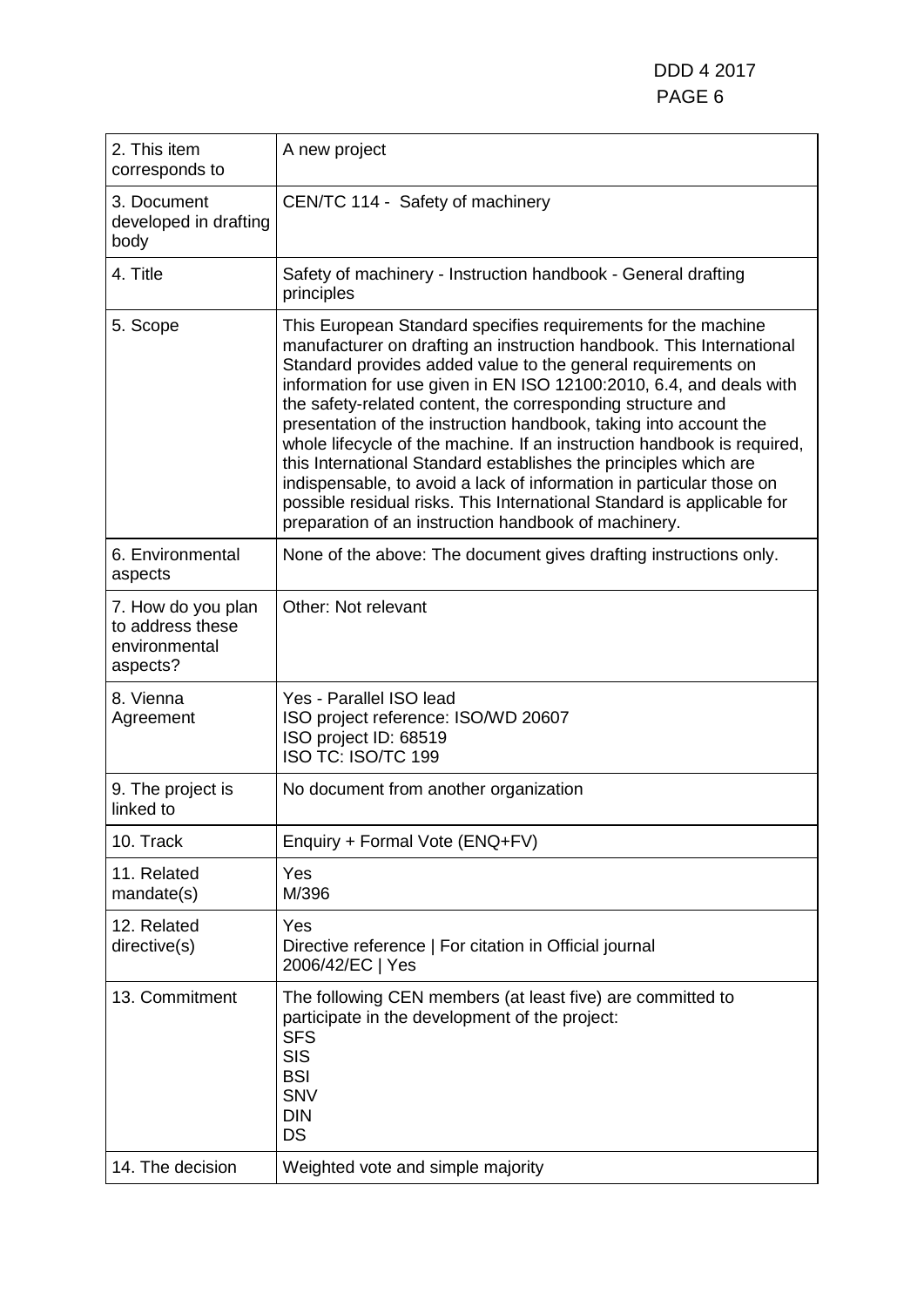| was taken by | Percentage of positive weighted votes (min. 71% before 2017-01-01,<br>min. 65% from 2017-01-01):84.5<br>Number of positive votes: 11<br>Number of negative votes: 1<br>Number of abstentions: 7 |
|--------------|-------------------------------------------------------------------------------------------------------------------------------------------------------------------------------------------------|
|              |                                                                                                                                                                                                 |

### <span id="page-6-0"></span>Decision CEN/TC 129 518/2016 taken on 2017-01-10

### Subject: Adoption of a New Work Item

#### CEN/TC 129 Glass in building

- having considered the proposal for a new work item as documented in CEN/TC 129 N 1188
- having considered the Guidance Adoption of a new work item in a CEN Technical Committee as documented in the BOSS
- confirming that the new work item falls within its scope
- confirming that the new work item corresponds to real market needs
- confirming that the resources to complete the work below are available
- decides to register the work item described below in its active programme of work

| <b>Section</b>                               | <b>Details</b>                                                                                                                                                                                                                                                                                                                                                                                                                                                                                                                                                                                                                                                                      |
|----------------------------------------------|-------------------------------------------------------------------------------------------------------------------------------------------------------------------------------------------------------------------------------------------------------------------------------------------------------------------------------------------------------------------------------------------------------------------------------------------------------------------------------------------------------------------------------------------------------------------------------------------------------------------------------------------------------------------------------------|
| 1. Deliverable                               | EN                                                                                                                                                                                                                                                                                                                                                                                                                                                                                                                                                                                                                                                                                  |
| 2. This item<br>corresponds to               | A new project                                                                                                                                                                                                                                                                                                                                                                                                                                                                                                                                                                                                                                                                       |
| 3. Document<br>developed in drafting<br>body | CEN/TC 129/WG 8 - Mechanical strength                                                                                                                                                                                                                                                                                                                                                                                                                                                                                                                                                                                                                                               |
| 4. Title                                     | Glass in building - Laminated glass and laminated safety glass -<br>Determination of interlayer mechanical properties                                                                                                                                                                                                                                                                                                                                                                                                                                                                                                                                                               |
| 5. Scope                                     | This standard specifies a test method for determining the mechanical<br>viscoelastic properties of interlayer materials. The interlayers under<br>examination are those used in the production of laminated glass<br>and/or laminated safety glass. The interlayer properties are needed<br>in order to determine the load resistance of laminated glass in<br>accordance with prEN 16612 [1].<br>From the tensile modulus in particular conditions of temperature and<br>load duration, an interlayer can be placed into a family that relates to<br>a specific interlayer shear transfer coefficient, i<br>used in the simplified calculation method described in prEN 16612 [1]. |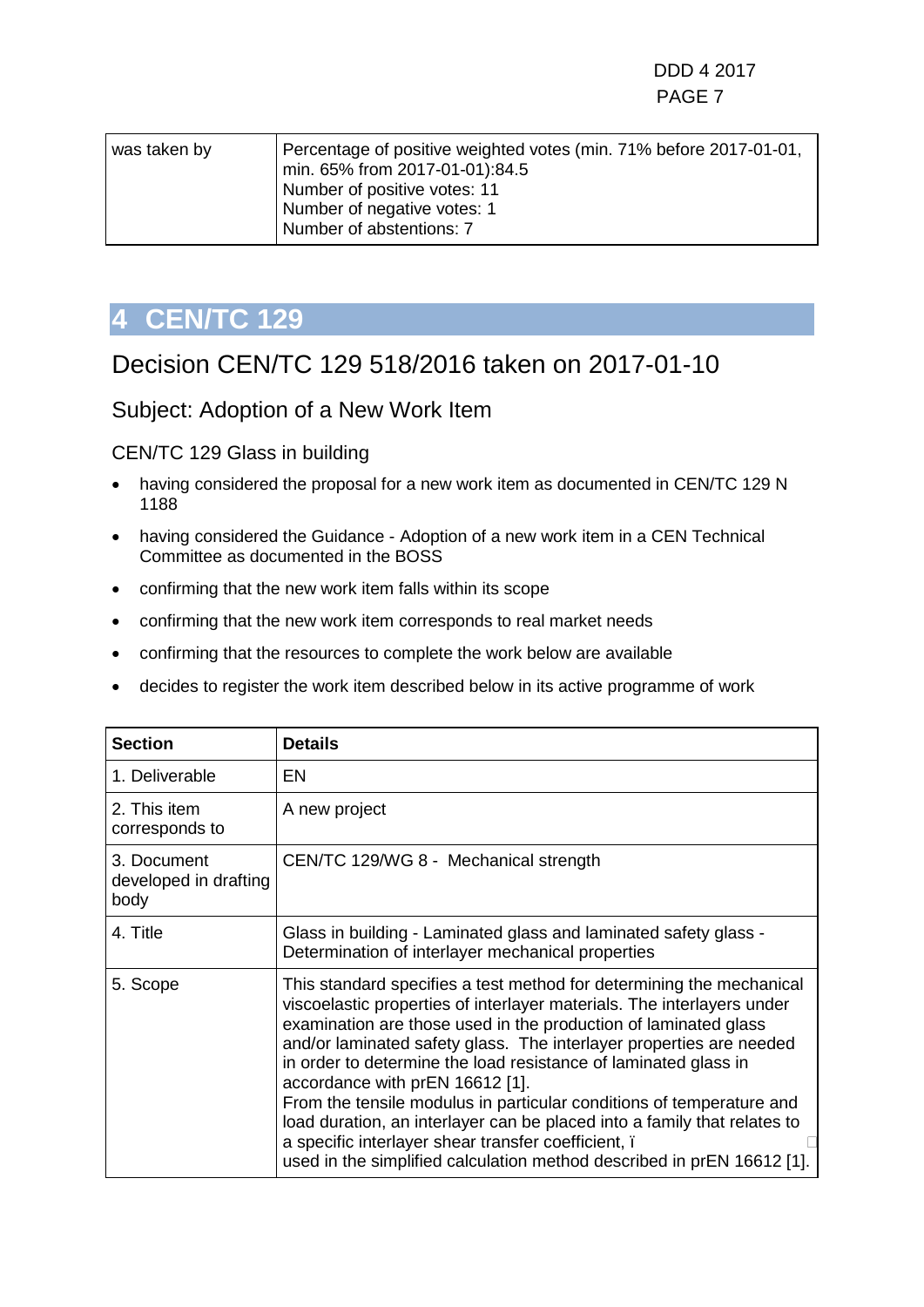|                                                                     | An informative annex explains the background to the determination of<br>families relating to a specific interlayer shear transfer coefficient.                                                                                     |
|---------------------------------------------------------------------|------------------------------------------------------------------------------------------------------------------------------------------------------------------------------------------------------------------------------------|
| 6. Environmental<br>aspects                                         | None of the above: Not relevant                                                                                                                                                                                                    |
| 7. How do you plan<br>to address these<br>environmental<br>aspects? | Bring in environmental expertise to the WG                                                                                                                                                                                         |
| 8. Vienna<br>Agreement                                              | No or expected CEN lead                                                                                                                                                                                                            |
| 9. The project is<br>linked to                                      | No document from another organization                                                                                                                                                                                              |
| 10. Track                                                           | Enquiry + Formal Vote (ENQ+FV)                                                                                                                                                                                                     |
| 11. Related<br>mandate(s)                                           | Yes<br>M/135                                                                                                                                                                                                                       |
| 12. Related<br>directive(s)                                         | Yes<br>Directive reference   For citation in Official journal<br>305/2011   No                                                                                                                                                     |
| 13. Commitment                                                      | The following CEN members (at least five) are committed to<br>participate in the development of the project:<br><b>AFNOR</b><br><b>BSI</b><br><b>DIN</b><br><b>NBN</b><br><b>UNI</b><br><b>IPQ</b>                                 |
| 14. The decision<br>was taken by                                    | Weighted vote and simple majority<br>Percentage of positive weighted votes (min. 71% before 2017-01-01,<br>min. 65% from 2017-01-01):99<br>Number of positive votes: 15<br>Number of negative votes: 1<br>Number of abstentions: 5 |

### Decision CEN/TC 129 532/2016 taken on 2017-01-10

### Subject: Adoption of a New Work Item

CEN/TC 129 - Glass in building

- having considered the proposal for a new work item as documented in CEN/TC 129 N 1185
- having considered the Guidance Adoption of a new work item in a CEN Technical Committee as documented in the BOSS
- confirming that the new work item falls within its scope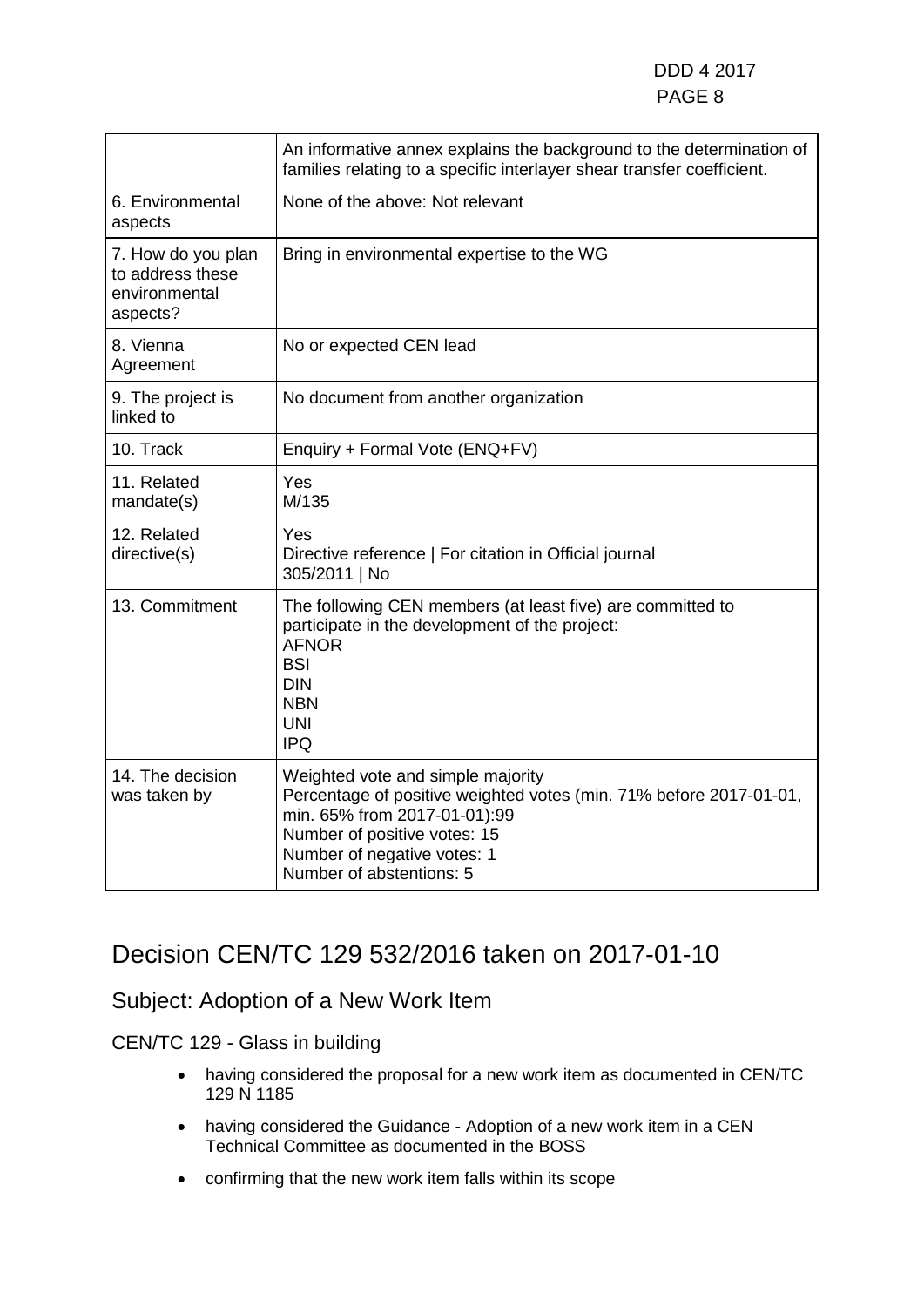- confirming that the new work item corresponds to real market needs
- confirming that the resources to complete the work below are available
- decides to register the work item described below in its active programme of work

| <b>Section</b>                                                      | <b>Details</b>                                                                                                                                                                                                                                                                                                                                                                                                                                                                                                                                                                                                                                                                                                                                                                                                                                                                                      |
|---------------------------------------------------------------------|-----------------------------------------------------------------------------------------------------------------------------------------------------------------------------------------------------------------------------------------------------------------------------------------------------------------------------------------------------------------------------------------------------------------------------------------------------------------------------------------------------------------------------------------------------------------------------------------------------------------------------------------------------------------------------------------------------------------------------------------------------------------------------------------------------------------------------------------------------------------------------------------------------|
| 1. Deliverable                                                      | EN                                                                                                                                                                                                                                                                                                                                                                                                                                                                                                                                                                                                                                                                                                                                                                                                                                                                                                  |
| 2. This item<br>corresponds to                                      | A new project                                                                                                                                                                                                                                                                                                                                                                                                                                                                                                                                                                                                                                                                                                                                                                                                                                                                                       |
| 3. Document<br>developed in drafting<br>body                        | CEN/TC 129/WG 8 - Mechanical strength                                                                                                                                                                                                                                                                                                                                                                                                                                                                                                                                                                                                                                                                                                                                                                                                                                                               |
| 4. Title                                                            | Glass in building - Determination of the lateral load resistance of glass<br>panes by calculation                                                                                                                                                                                                                                                                                                                                                                                                                                                                                                                                                                                                                                                                                                                                                                                                   |
| 5. Scope                                                            | This European Standard gives the principles of determining the<br>design value of the bending strength of glass. It gives:<br>the general method of calculation, and<br>guidance for lateral load resistance of linearly supported glazed<br>elements<br>NOTE Examples of lateral loads are wind loads and snow loads and<br>self weight of sloping glass.<br>This European Standard does not determine suitability for purpose.<br>Resistance to lateral loads is only one part of the design process,<br>which may also need to take into account:<br>in-plane loading, buckling, lateral torsional buckling, and shear<br>forces<br>environmental factors (e.g. sound insulation, thermal<br>properties),<br>safety characteristics (e.g. fire performance, breakage<br>characteristics in relation to human safety, security)<br>This European Standard does not apply to channel shaped glass. |
| 6. Environmental<br>aspects                                         | None of the above: Not relevant                                                                                                                                                                                                                                                                                                                                                                                                                                                                                                                                                                                                                                                                                                                                                                                                                                                                     |
| 7. How do you plan<br>to address these<br>environmental<br>aspects? | Bring in environmental expertise to the WG                                                                                                                                                                                                                                                                                                                                                                                                                                                                                                                                                                                                                                                                                                                                                                                                                                                          |
| 8. Vienna<br>Agreement                                              | No or expected CEN lead                                                                                                                                                                                                                                                                                                                                                                                                                                                                                                                                                                                                                                                                                                                                                                                                                                                                             |
| 9. The project is<br>linked to                                      | No document from another organization                                                                                                                                                                                                                                                                                                                                                                                                                                                                                                                                                                                                                                                                                                                                                                                                                                                               |
| 10. Track                                                           | Enquiry + Formal Vote (ENQ+FV)                                                                                                                                                                                                                                                                                                                                                                                                                                                                                                                                                                                                                                                                                                                                                                                                                                                                      |
| 11. Related<br>mandate(s)                                           | Yes<br>M/135                                                                                                                                                                                                                                                                                                                                                                                                                                                                                                                                                                                                                                                                                                                                                                                                                                                                                        |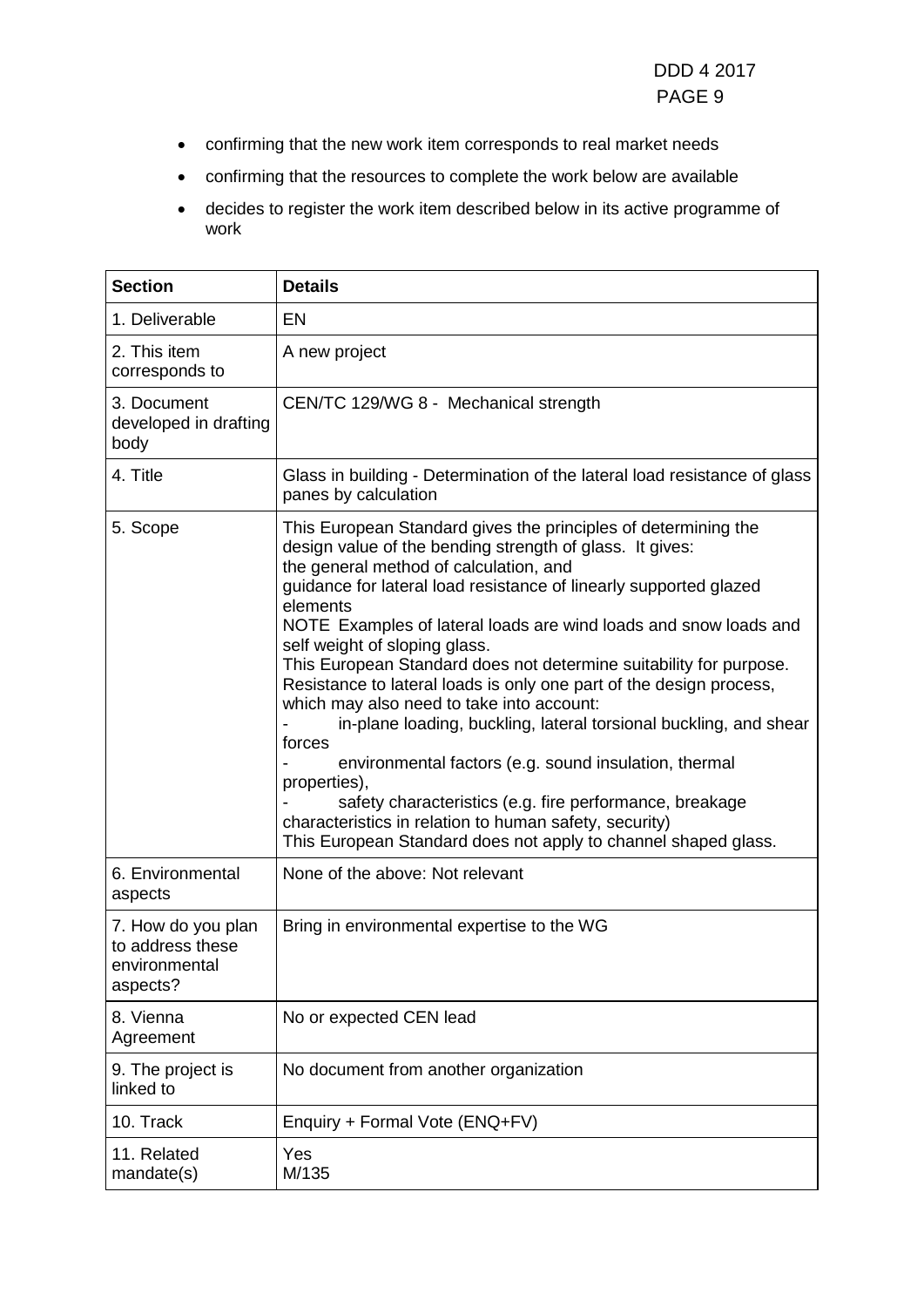| 12. Related<br>directive(s)      | Yes<br>Directive reference   For citation in Official journal<br>305/2011   No                                                                                                                                                     |
|----------------------------------|------------------------------------------------------------------------------------------------------------------------------------------------------------------------------------------------------------------------------------|
| 13. Commitment                   | The following CEN members (at least five) are committed to<br>participate in the development of the project:<br><b>AFNOR</b><br>SN.<br><b>BSI</b><br><b>DIN</b><br><b>NBN</b><br>UNI<br><b>IPQ</b>                                 |
| 14. The decision<br>was taken by | Weighted vote and simple majority<br>Percentage of positive weighted votes (min. 71% before 2017-01-01,<br>min. 65% from 2017-01-01):95<br>Number of positive votes: 15<br>Number of negative votes: 2<br>Number of abstentions: 3 |

### <span id="page-9-0"></span>Decision CEN/TC 136 C27/2016 taken on 2017-01-04

- having considered the proposal for the activation of work item 00136323 currently registered at preliminary stage 00.60 as documented in CEN/TC 136 N 2475
- having considered the Guidance Adoption of a new work item in a CEN Technical Committee as documented in the BOSS
- confirming that the new work item falls within its scope
- confirming that the new work item corresponds to real market needs
- confirming that the resources to complete the work below are available
- decides to register the work item described below in its active programme of work

| <b>Section</b>                               | <b>Details</b>                                   |
|----------------------------------------------|--------------------------------------------------|
| 1. Deliverable                               | EN                                               |
| 2. This item<br>corresponds to               | The revision of an EN<br>EN 15288-1:2008+A1:2010 |
| 3. Document<br>developed in drafting<br>body | CEN/TC 136/WG 8 - Swimming pools                 |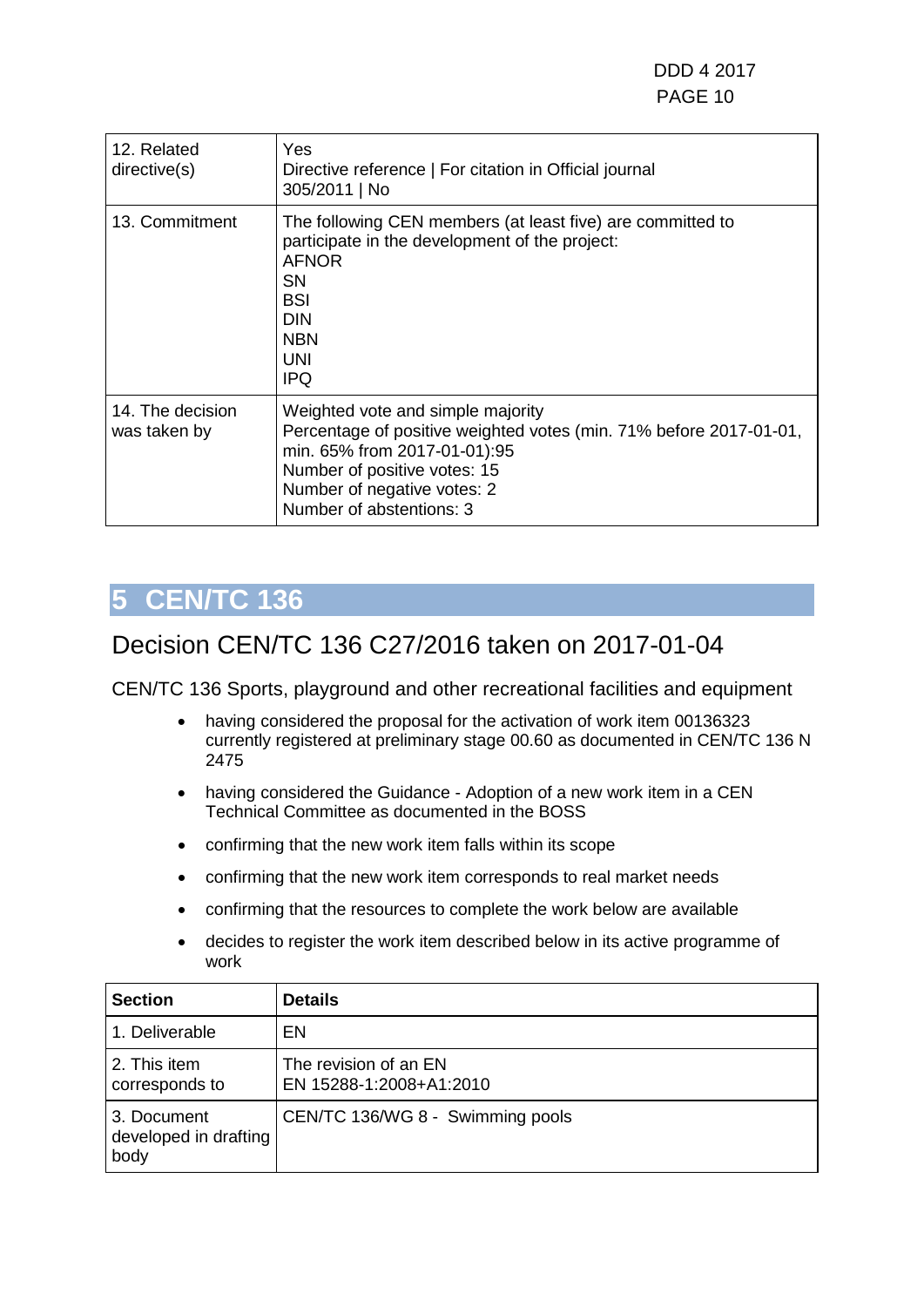| 4. Title                                                            | Swimming pools - Part 1: Safety requirements for design                                                                                                                                                                                                                                                                                                                                                                                                                                                                                                                                                                                                                                                                                                                        |
|---------------------------------------------------------------------|--------------------------------------------------------------------------------------------------------------------------------------------------------------------------------------------------------------------------------------------------------------------------------------------------------------------------------------------------------------------------------------------------------------------------------------------------------------------------------------------------------------------------------------------------------------------------------------------------------------------------------------------------------------------------------------------------------------------------------------------------------------------------------|
| 5. Scope                                                            | This European Standard specifies safety requirements relevant to<br>certain aspects of design and construction of classified pools<br>according to Clause 4. It is intended for those who are concerned with<br>construction, planning and operation of classified swimming pools. It<br>provides guidance about the risks associated by identifying the design<br>characteristics required for a safe environment. The requirements of<br>this European Standard are applicable to all new classified pools and,<br>as appropriate, to specific refurbishments of classified existing pools.<br>This European Standard has limited application to classified pools<br>which consist of segregated areas of rivers, lakes or the sea but<br>should be followed where relevant. |
| 6. Environmental<br>aspects                                         | Use of materials                                                                                                                                                                                                                                                                                                                                                                                                                                                                                                                                                                                                                                                                                                                                                               |
| 7. How do you plan<br>to address these<br>environmental<br>aspects? | Use of environmental checklist                                                                                                                                                                                                                                                                                                                                                                                                                                                                                                                                                                                                                                                                                                                                                 |
| 8. Vienna<br>Agreement                                              | No or expected CEN lead                                                                                                                                                                                                                                                                                                                                                                                                                                                                                                                                                                                                                                                                                                                                                        |
| 9. The project is<br>linked to                                      | No document from another organization                                                                                                                                                                                                                                                                                                                                                                                                                                                                                                                                                                                                                                                                                                                                          |
| 10. Track                                                           | Enquiry + Formal Vote (ENQ+FV)                                                                                                                                                                                                                                                                                                                                                                                                                                                                                                                                                                                                                                                                                                                                                 |
| 11. Related<br>mandate(s)                                           | <b>No</b>                                                                                                                                                                                                                                                                                                                                                                                                                                                                                                                                                                                                                                                                                                                                                                      |
| 12. Related<br>directive(s)                                         | <b>No</b>                                                                                                                                                                                                                                                                                                                                                                                                                                                                                                                                                                                                                                                                                                                                                                      |
| 13. Commitment                                                      | The following CEN members (at least five) are committed to<br>participate in the development of the project:<br>AFNOR<br><b>SFS</b><br><b>SN</b><br><b>BSI</b><br><b>DIN</b><br><b>UNI</b><br><b>NEN</b><br><b>NQIS/ELOT</b>                                                                                                                                                                                                                                                                                                                                                                                                                                                                                                                                                   |
| 14. The decision<br>was taken by                                    | Simple majority (min. 55% as from 2017-01-01)<br>Number of positive votes: 14<br>Number of negative votes: 0<br>Number of abstentions: 9                                                                                                                                                                                                                                                                                                                                                                                                                                                                                                                                                                                                                                       |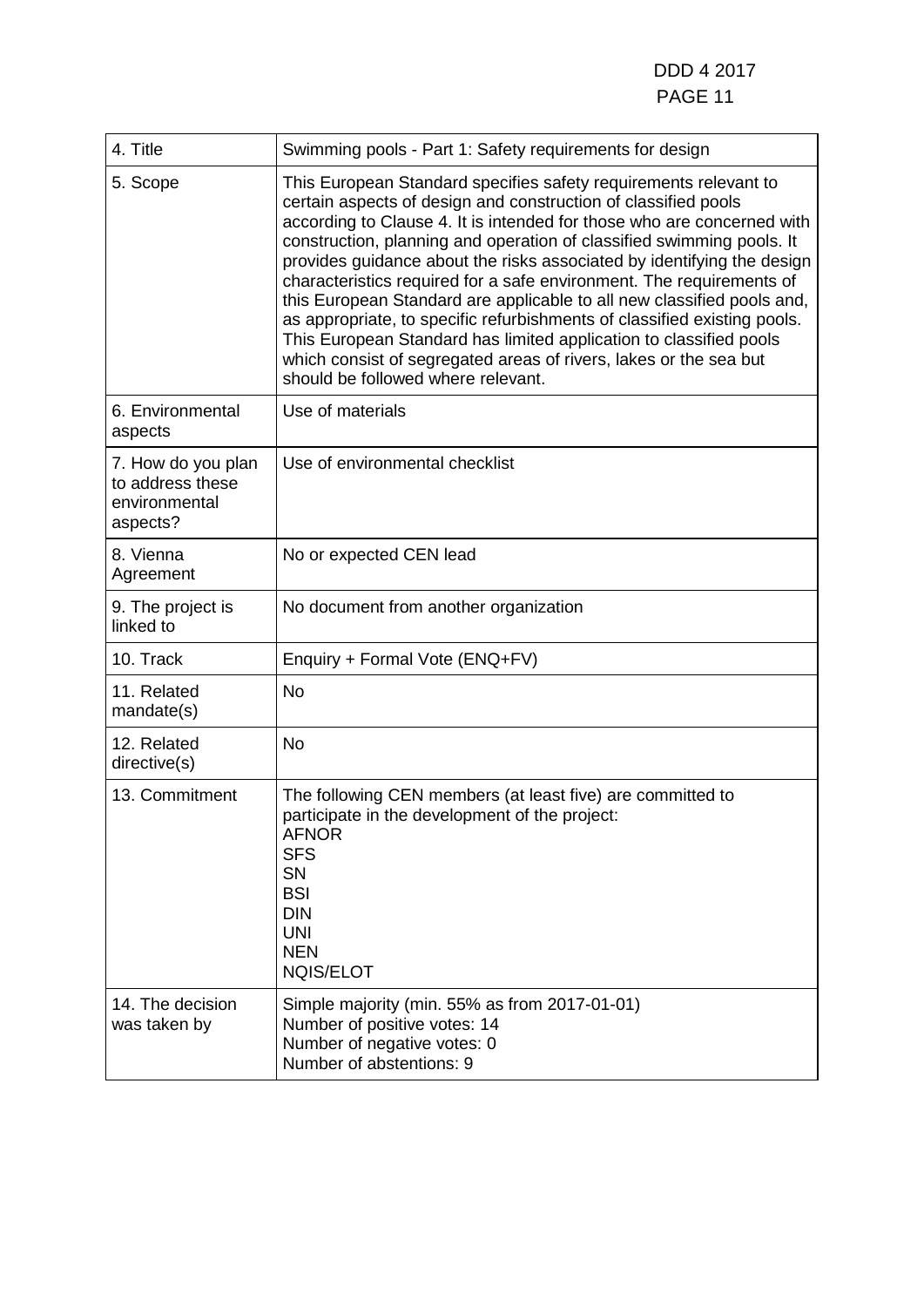## Decision CEN/TC 136 C28/2016 taken on 2017-01-04

- having considered the proposal for the activation of work item 00136326 currently registered at preliminary stage 00.60 as documented in CEN/TC 136 N 2476
- having considered the Guidance Adoption of a new work item in a CEN Technical Committee as documented in the BOSS
- confirming that the new work item falls within its scope
- confirming that the new work item corresponds to real market needs
- confirming that the resources to complete the work below are available
- decides to register the work item described below in its active programme of work

| <b>Section</b>                                                      | <b>Details</b>                                                                                                                                                                                                                                                                                                                                                                                                                                                                                                                                                                                                                                     |
|---------------------------------------------------------------------|----------------------------------------------------------------------------------------------------------------------------------------------------------------------------------------------------------------------------------------------------------------------------------------------------------------------------------------------------------------------------------------------------------------------------------------------------------------------------------------------------------------------------------------------------------------------------------------------------------------------------------------------------|
| 1. Deliverable                                                      | EN                                                                                                                                                                                                                                                                                                                                                                                                                                                                                                                                                                                                                                                 |
| 2. This item<br>corresponds to                                      | The revision of an EN<br>EN 15288-2:2008                                                                                                                                                                                                                                                                                                                                                                                                                                                                                                                                                                                                           |
| 3. Document<br>developed in drafting<br>body                        | CEN/TC 136/WG 8 - Swimming pools                                                                                                                                                                                                                                                                                                                                                                                                                                                                                                                                                                                                                   |
| 4. Title                                                            | Swimming pools - Part 2: Safety requirements for operation                                                                                                                                                                                                                                                                                                                                                                                                                                                                                                                                                                                         |
| 5. Scope                                                            | This European Standard specifies safety requirements for operating<br>of classified pools according to clause 4. It is intended for those<br>concerned with the operation and management of classified<br>swimming pools. It pro-vides guidance about the risks for staff and<br>users associated with public swimming pools, by identifying the<br>precautions needed to achieve safety. This European Standard has<br>limited application to classified pools which consist of segregated<br>areas of rivers, lakes or the sea. The requirements for safe working<br>methods and supervision should be followed insofar as they are<br>relevant. |
| 6. Environmental<br>aspects                                         | Use of materials                                                                                                                                                                                                                                                                                                                                                                                                                                                                                                                                                                                                                                   |
| 7. How do you plan<br>to address these<br>environmental<br>aspects? | Use of environmental checklist                                                                                                                                                                                                                                                                                                                                                                                                                                                                                                                                                                                                                     |
| 8. Vienna<br>Agreement                                              | No or expected CEN lead                                                                                                                                                                                                                                                                                                                                                                                                                                                                                                                                                                                                                            |
| 9. The project is<br>linked to                                      | No document from another organization                                                                                                                                                                                                                                                                                                                                                                                                                                                                                                                                                                                                              |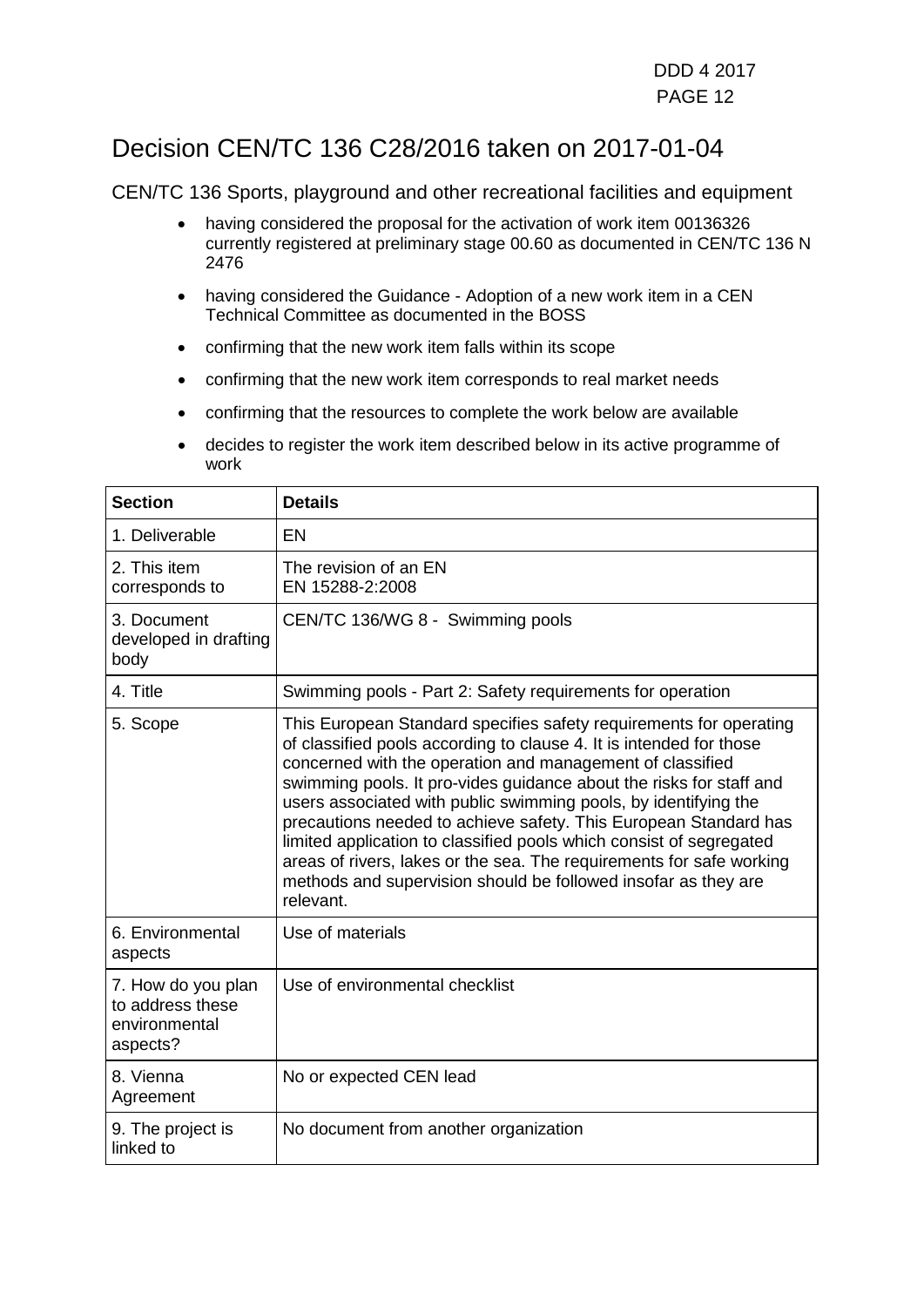DDD 4 2017 PAGE 13

| 10. Track                        | Enquiry + Formal Vote (ENQ+FV)                                                                                                                                                                                        |
|----------------------------------|-----------------------------------------------------------------------------------------------------------------------------------------------------------------------------------------------------------------------|
| 11. Related<br>mandate(s)        | No                                                                                                                                                                                                                    |
| 12. Related<br>directive(s)      | No                                                                                                                                                                                                                    |
| 13. Commitment                   | The following CEN members (at least five) are committed to<br>participate in the development of the project:<br><b>AFNOR</b><br><b>SFS</b><br>SN<br><b>BSI</b><br><b>DIN</b><br><b>UNI</b><br><b>NEN</b><br>NQIS/ELOT |
| 14. The decision<br>was taken by | Simple majority (min. 55% as from 2017-01-01)<br>Number of positive votes: 13<br>Number of negative votes: 0<br>Number of abstentions: 10                                                                             |

### Decision CEN/TC 136 C24/2016 taken on 2017-01-08

### Subject: Adoption of a New Work Item

- having considered the proposal for a new work item as documented in CEN/TC 136 N 2471
- having considered the Guidance Adoption of a new work item in a CEN Technical Committee as documented in the BOSS
- confirming that the new work item falls within its scope
- confirming that the new work item corresponds to real market needs
- confirming that the resources to complete the work below are available
- decides to register the work item described below in its active programme of work

| <b>Section</b>                       | <b>Details</b>                                  |
|--------------------------------------|-------------------------------------------------|
| 1. Deliverable                       | EN                                              |
| 2. This item<br>corresponds to       | The revision of an EN<br>EN 957-2:2003          |
| 3. Document<br>developed in drafting | CEN/TC 136/WG 4 - Stationary training equipment |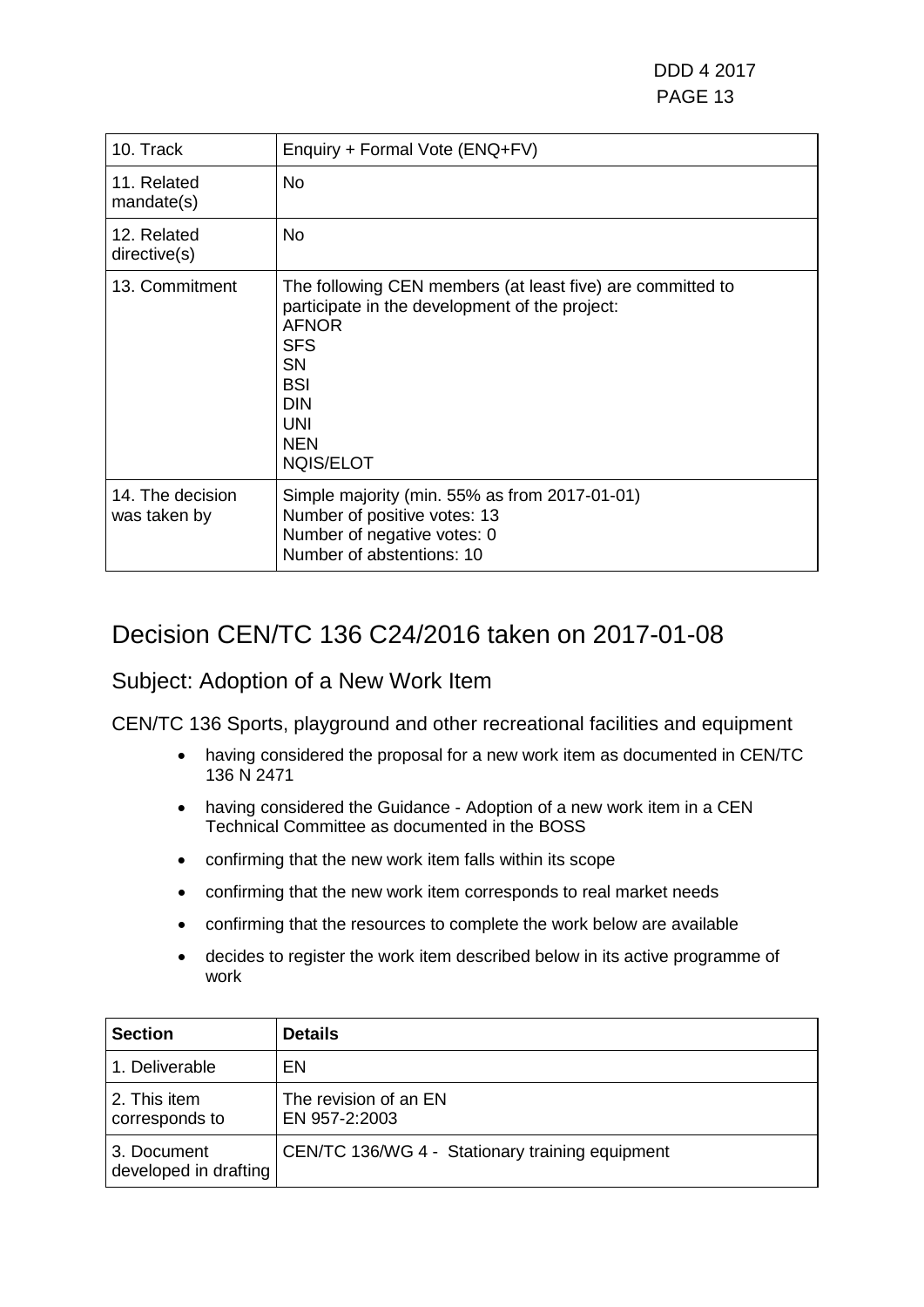| body                                                                |                                                                                                                                                                                                                                                                                                                                                                                                                                                                                                                                                                                                                                                                                                                                                 |
|---------------------------------------------------------------------|-------------------------------------------------------------------------------------------------------------------------------------------------------------------------------------------------------------------------------------------------------------------------------------------------------------------------------------------------------------------------------------------------------------------------------------------------------------------------------------------------------------------------------------------------------------------------------------------------------------------------------------------------------------------------------------------------------------------------------------------------|
| 4. Title                                                            | Stationary training equipment - Part 2: Strength training equipment,<br>additional specific safety requirements and test methods                                                                                                                                                                                                                                                                                                                                                                                                                                                                                                                                                                                                                |
| 5. Scope                                                            | This part of ISO 20957 specifies additional safety requirements for<br>strength training equipment in addition to the general safety<br>requirements of ISO 20957-1.<br>This part of ISO 20957 is applicable to stationary training equipment<br>type strength training equipment with stack weight resistance or other<br>means of resistance like weight discs, elastic cords, hydraulic,<br>pneumatic and magnetic systems, springs and electrical resistance<br>(type 2) (hereinafter referred to as training equipment) with the<br>classes H, S and I according to ISO 20957-1.<br>Any attachments provided with the training equipment for the<br>performance of additional exercises are subject to the requirements of<br>ISO 20957-1. |
| 6. Environmental<br>aspects                                         | Use of materials                                                                                                                                                                                                                                                                                                                                                                                                                                                                                                                                                                                                                                                                                                                                |
| 7. How do you plan<br>to address these<br>environmental<br>aspects? | Use of environmental checklist                                                                                                                                                                                                                                                                                                                                                                                                                                                                                                                                                                                                                                                                                                                  |
| 8. Vienna<br>Agreement                                              | No or expected CEN lead                                                                                                                                                                                                                                                                                                                                                                                                                                                                                                                                                                                                                                                                                                                         |
| 9. The project is<br>linked to                                      | An ISO document<br>Identical<br>ISO project reference: 20957-2<br>Issue year: 2005<br>ISO project ID: 39904                                                                                                                                                                                                                                                                                                                                                                                                                                                                                                                                                                                                                                     |
| 10. Track                                                           | Enquiry + Formal Vote (ENQ+FV)                                                                                                                                                                                                                                                                                                                                                                                                                                                                                                                                                                                                                                                                                                                  |
| 11. Related<br>mandate(s)                                           | Yes<br>M/506                                                                                                                                                                                                                                                                                                                                                                                                                                                                                                                                                                                                                                                                                                                                    |
| 12. Related<br>directive(s)                                         | Yes<br>Directive reference   For citation in Official journal<br>2001/95/EC   No                                                                                                                                                                                                                                                                                                                                                                                                                                                                                                                                                                                                                                                                |
| 13. Commitment                                                      | The following CEN members (at least five) are committed to<br>participate in the development of the project:                                                                                                                                                                                                                                                                                                                                                                                                                                                                                                                                                                                                                                    |
| 14. The decision<br>was taken by                                    | Simple majority (min. 55% as from 2017-01-01)<br>Number of positive votes: 10<br>Number of negative votes: 0<br>Number of abstentions: 12                                                                                                                                                                                                                                                                                                                                                                                                                                                                                                                                                                                                       |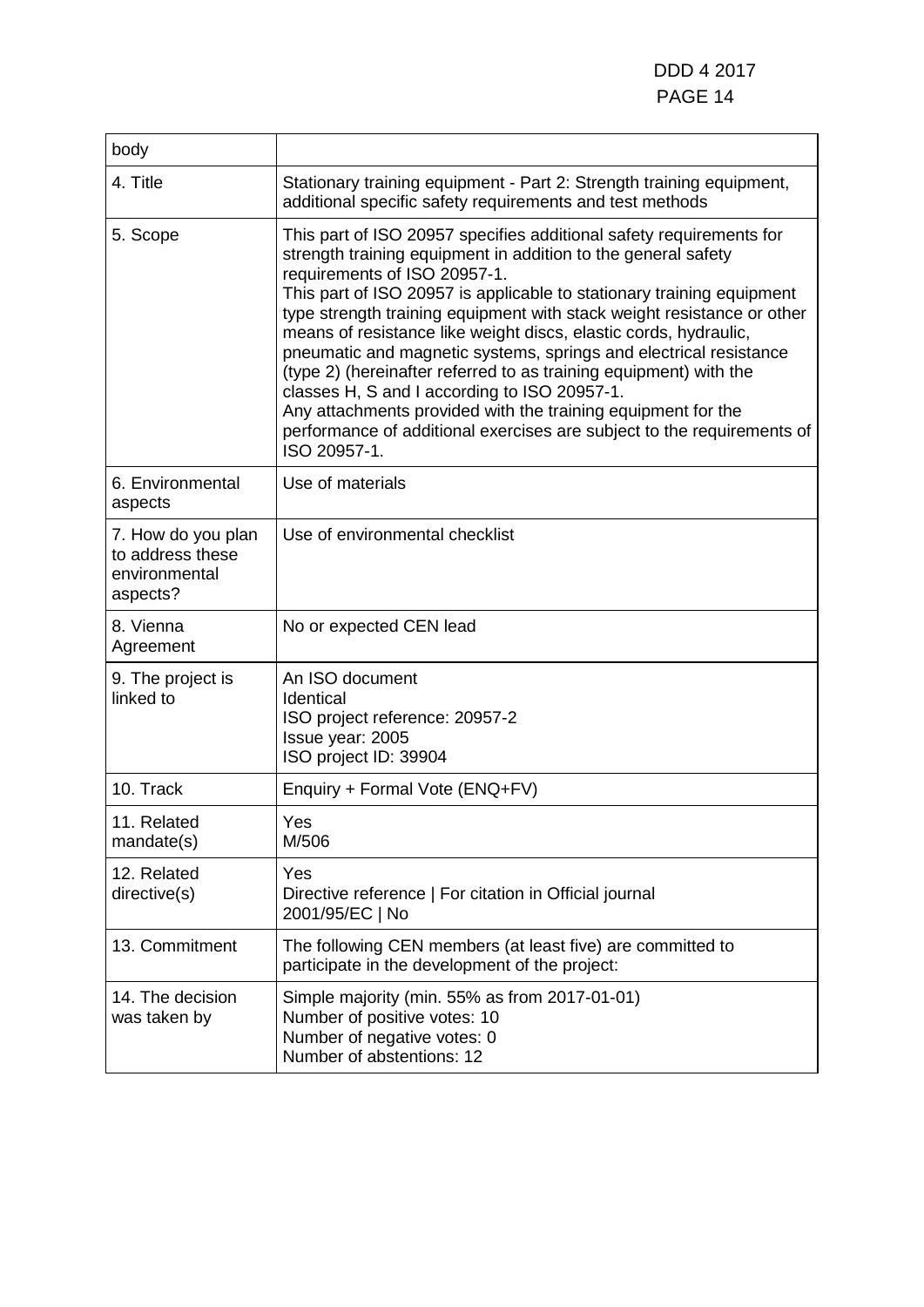### Decision CEN/TC 136 C25/2016 taken on 2017-01-08

### Subject: Adoption of a New Work Item

- having considered the proposal for a new work item as documented in CEN/TC 136 N 2472
- having considered the Guidance Adoption of a new work item in a CEN Technical Committee as documented in the BOSS
- confirming that the new work item falls within its scope
- confirming that the new work item corresponds to real market needs
- confirming that the resources to complete the work below are available
- decides to register the work item described below in its active programme of work

| <b>Section</b>                                                      | <b>Details</b>                                                                                                                                                                                                                                                                                                                                                                                                                                                                                                                                                                                                                                           |
|---------------------------------------------------------------------|----------------------------------------------------------------------------------------------------------------------------------------------------------------------------------------------------------------------------------------------------------------------------------------------------------------------------------------------------------------------------------------------------------------------------------------------------------------------------------------------------------------------------------------------------------------------------------------------------------------------------------------------------------|
| 1. Deliverable                                                      | EN                                                                                                                                                                                                                                                                                                                                                                                                                                                                                                                                                                                                                                                       |
| 2. This item<br>corresponds to                                      | The revision of an EN<br>EN 957-7:1998                                                                                                                                                                                                                                                                                                                                                                                                                                                                                                                                                                                                                   |
| 3. Document<br>developed in drafting<br>body                        | CEN/TC 136/WG 4 - Stationary training equipment                                                                                                                                                                                                                                                                                                                                                                                                                                                                                                                                                                                                          |
| 4. Title                                                            | Stationary training equipment - Part 7: Rowing machines, additional<br>specific safety requirements and test methods                                                                                                                                                                                                                                                                                                                                                                                                                                                                                                                                     |
| 5. Scope                                                            | This part of ISO 20957 specifies safety requirements for rowing<br>equipment in addition to the general safety requirements of ISO<br>20957-1 and should be read in conjunction with it.<br>This part of ISO 20957 is applicable to rowing type stationary training<br>equipment, hereinafter referred to as rowing equipment, within the<br>classes H, S and I as well as classes A, B and C regarding accuracy.<br>Any attachment provided with the rowing equipment for the<br>performance of additional exercises are subject to the requirements of<br>ISO 20957-1 and any other specific requirements of the appropriate<br>part of this standard. |
| 6. Environmental<br>aspects                                         | Use of materials                                                                                                                                                                                                                                                                                                                                                                                                                                                                                                                                                                                                                                         |
| 7. How do you plan<br>to address these<br>environmental<br>aspects? | Use of environmental checklist                                                                                                                                                                                                                                                                                                                                                                                                                                                                                                                                                                                                                           |
| 8. Vienna<br>Agreement                                              | No or expected CEN lead                                                                                                                                                                                                                                                                                                                                                                                                                                                                                                                                                                                                                                  |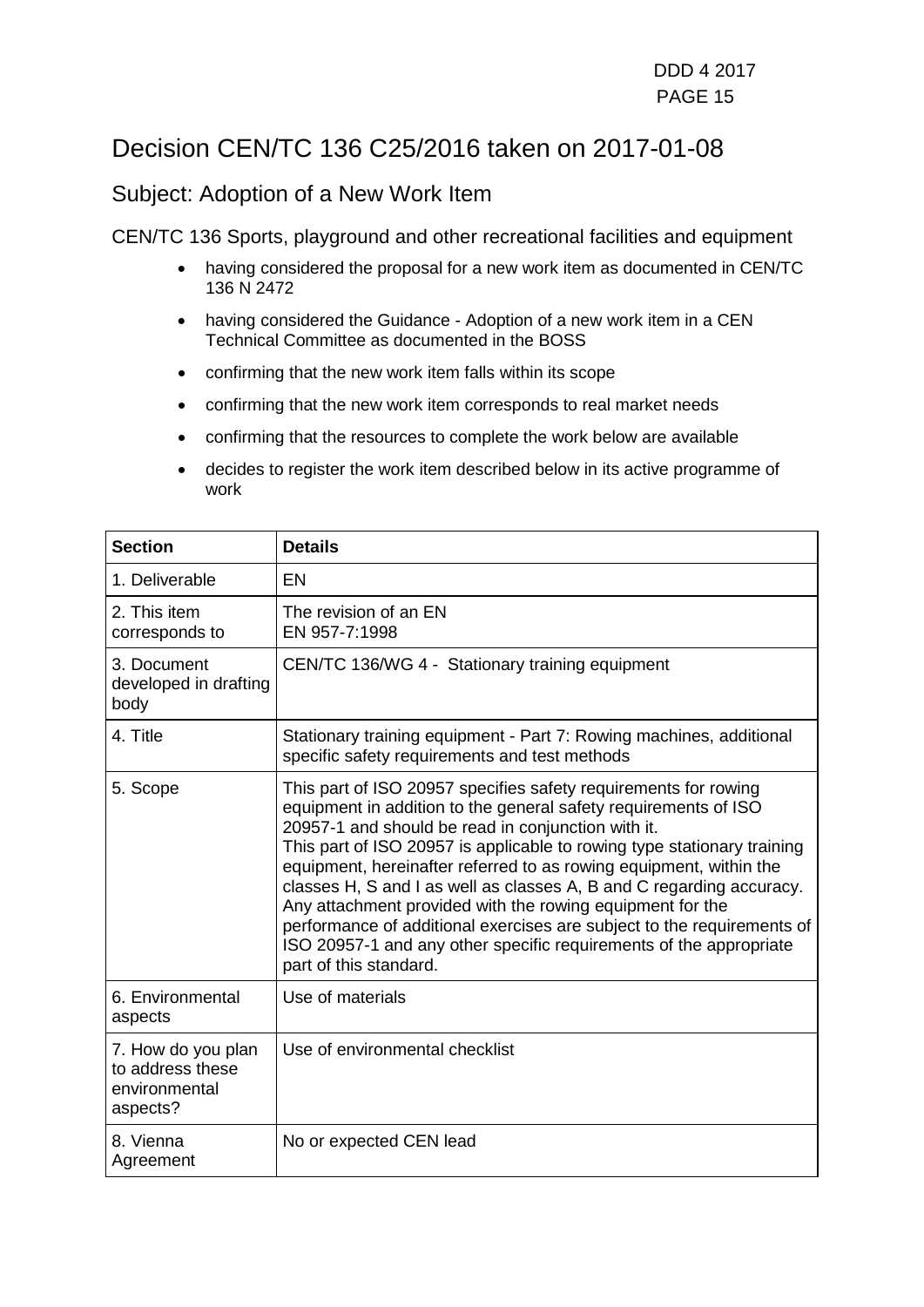| 9. The project is<br>linked to   | An ISO document<br>Identical<br>ISO project reference: 20957-7<br>Issue year: 2005<br>ISO project ID: 39908                               |
|----------------------------------|-------------------------------------------------------------------------------------------------------------------------------------------|
| 10. Track                        | Enquiry + Formal Vote (ENQ+FV)                                                                                                            |
| 11. Related<br>mandate(s)        | <b>Yes</b><br>M/506                                                                                                                       |
| 12. Related<br>directive(s)      | Yes<br>Directive reference   For citation in Official journal<br>2001/95/EC   No                                                          |
| 13. Commitment                   | The following CEN members (at least five) are committed to<br>participate in the development of the project:                              |
| 14. The decision<br>was taken by | Simple majority (min. 55% as from 2017-01-01)<br>Number of positive votes: 10<br>Number of negative votes: 0<br>Number of abstentions: 12 |

### <span id="page-15-0"></span>Decision CEN/TC 142 33/2016 taken on 2017-01-16

### Subject: Adoption of a Preliminary Work Item

CEN/TC 142 - Woodworking machines - Safety

- having considered the proposal for a new work item as documented in CEN/TC 142 N 1356
- having considered the Guidance Adoption of a new work item in a CEN Technical Committee as documented in the BOSS
- confirming that the new work item falls within its scope
- confirming that the new work item corresponds to real market needs
- confirming that the resources to complete the work below are available
- decides to register the work item described below in its active programme of work

| <b>Section</b>                 | <b>Details</b>                             |
|--------------------------------|--------------------------------------------|
| 1. Deliverable                 | EN                                         |
| 2. This item<br>corresponds to | A new project                              |
| 3. Document                    | CEN/TC 142 - Woodworking machines - Safety |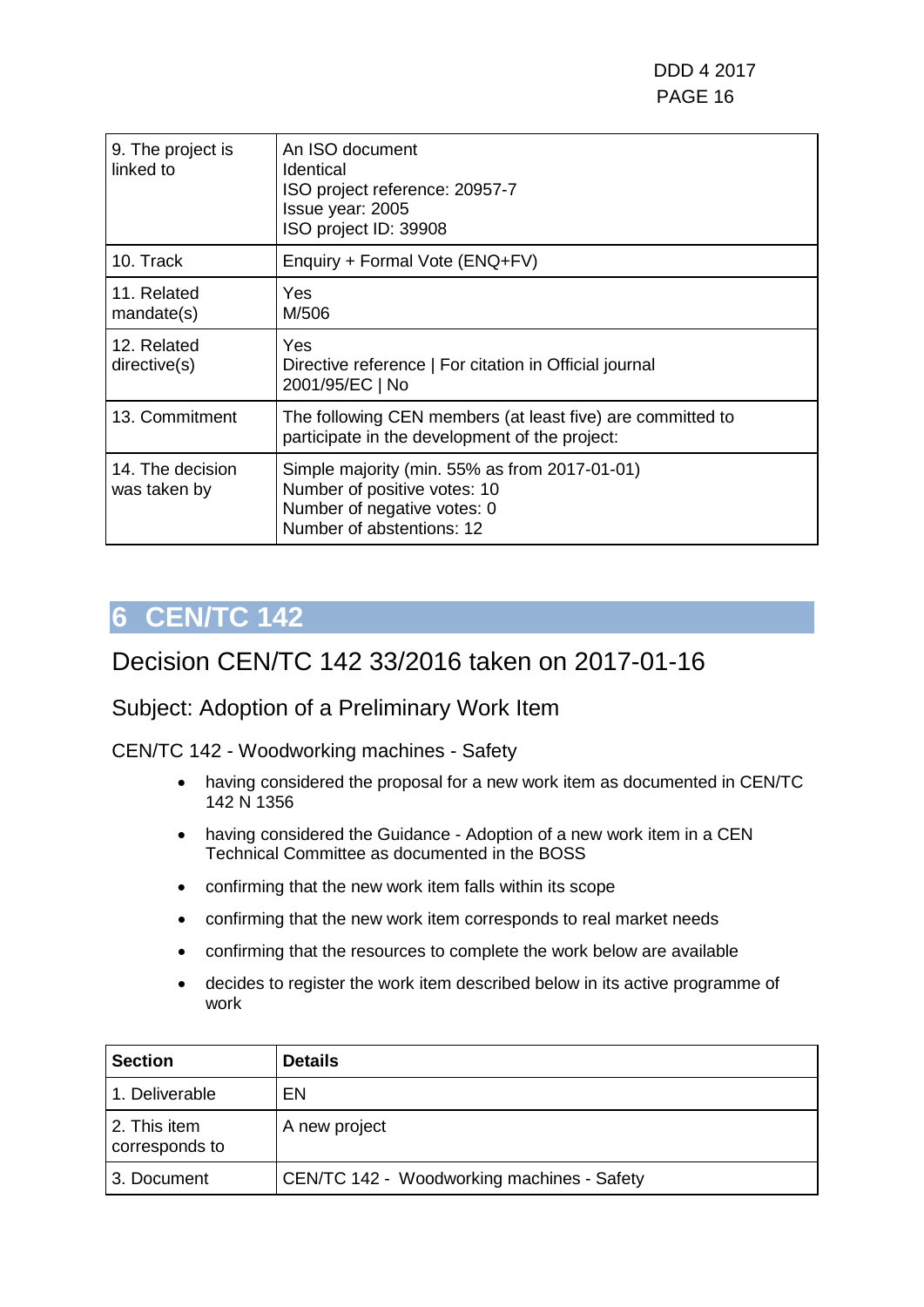| developed in drafting<br>body                                                            |                                                                                                                                                                                                                                                                                                                                                                                                                                                                                                                                                                                                                                                                                                                                                                                                                         |
|------------------------------------------------------------------------------------------|-------------------------------------------------------------------------------------------------------------------------------------------------------------------------------------------------------------------------------------------------------------------------------------------------------------------------------------------------------------------------------------------------------------------------------------------------------------------------------------------------------------------------------------------------------------------------------------------------------------------------------------------------------------------------------------------------------------------------------------------------------------------------------------------------------------------------|
| 4. Title                                                                                 | Woodworking machines Safety Part 15 Presses and bending presses                                                                                                                                                                                                                                                                                                                                                                                                                                                                                                                                                                                                                                                                                                                                                         |
| 5. Scope                                                                                 | This document deals with all significant hazards, hazardous situations<br>and events as listed in Clause 4, which are relevant to presses used<br>to laminate, bend and/or join together flat panels consisting of solid<br>wood and wood based materials such as chipboard, fibreboard,<br>plywood or to assembly and/or shape solid wood and wood based<br>materials such as MDF and plywood, hereinafter referred to as<br>"machines", when they are used as intended and under the conditions<br>foreseen by the manufacturer including reasonably foreseeable<br>misuse. Pressing force is applied between two flat or shaped surfaces<br>by actuators pushing top and bottom surfaces against each other,<br>moving one of them. Loading and/or unloading is manual and gluing<br>and/or shaping process is cold. |
| 6. Environmental<br>aspects -<br><b>OPTIONAL</b>                                         |                                                                                                                                                                                                                                                                                                                                                                                                                                                                                                                                                                                                                                                                                                                                                                                                                         |
| 7. How do you plan<br>to address these<br>environmental<br>aspects? -<br><b>OPTIONAL</b> |                                                                                                                                                                                                                                                                                                                                                                                                                                                                                                                                                                                                                                                                                                                                                                                                                         |
| 8. Track                                                                                 | Enquiry + Formal Vote (ENQ+FV)                                                                                                                                                                                                                                                                                                                                                                                                                                                                                                                                                                                                                                                                                                                                                                                          |
| 9. Related<br>mandate(s)                                                                 | Yes<br>M/396                                                                                                                                                                                                                                                                                                                                                                                                                                                                                                                                                                                                                                                                                                                                                                                                            |
| 10. Related<br>directive(s)                                                              | Yes<br>Directive reference   For citation in Official journal<br>2006/42/EC   Yes                                                                                                                                                                                                                                                                                                                                                                                                                                                                                                                                                                                                                                                                                                                                       |
| 11. The decision<br>was taken by                                                         | Simple majority<br>Number of positive votes: 7<br>Number of negative votes: 1<br>Number of abstentions: 9                                                                                                                                                                                                                                                                                                                                                                                                                                                                                                                                                                                                                                                                                                               |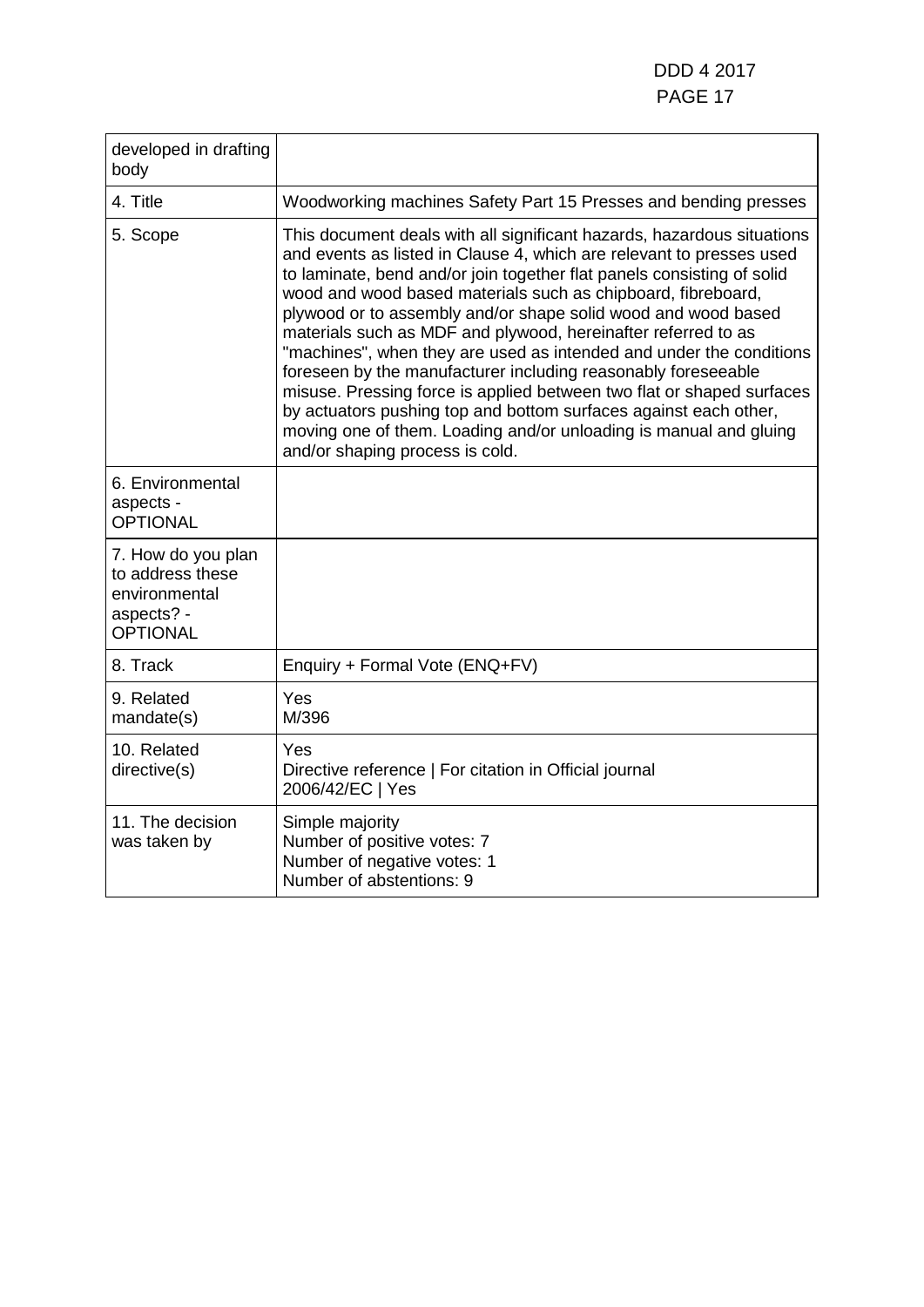## <span id="page-17-0"></span>DECISION 621 taken by CEN/TC 144 on 2016-12-06

### Subject: CEN/TC 144 – Appointment of Chairperson

CEN/TC 144 - Tractors and machinery for agriculture and forestry

- considering the CEN/CENELEC Internal Regulations Part 2, subclause 3.2.2, which lays down the rules for nomination, appointment and responsibilities of Chairpersons;
- noting the nomination by the Technical Committee Secretariat;
- noting the commitment of the applicant to the responsibilities and duties of a Technical Committee Chairperson as given in the CEN BOSS;

decides to support the nomination of Mr Guillaume BOCQUET (AXEMA, France) as Chairman of CEN/TC 144 for a period of 6 years starting on 2017-01-01;

thanks M. GOUPILLON for his excellent chairmanship.

## <span id="page-17-1"></span>**8 CEN/TC 162**

### Decision CEN/TC 162 445/2016 taken on 2017-01-06

Subject: Adoption of a Preliminary Work Item

CEN/TC 162 - Protective clothing including hand and arm protection and lifejackets

- having considered the proposal for a new work item as documented in CEN/TC 162 N 3608
- having considered the Guidance Adoption of a new work item in a CEN Technical Committee as documented in the BOSS
- confirming that the new work item falls within its scope
- confirming that the new work item corresponds to real market needs
- confirming that the resources to complete the work below are available
- decides to register the work item described below in its active programme of work

| <b>Section</b>                | <b>Details</b> |
|-------------------------------|----------------|
| Deliverable<br>$\overline{A}$ | EN             |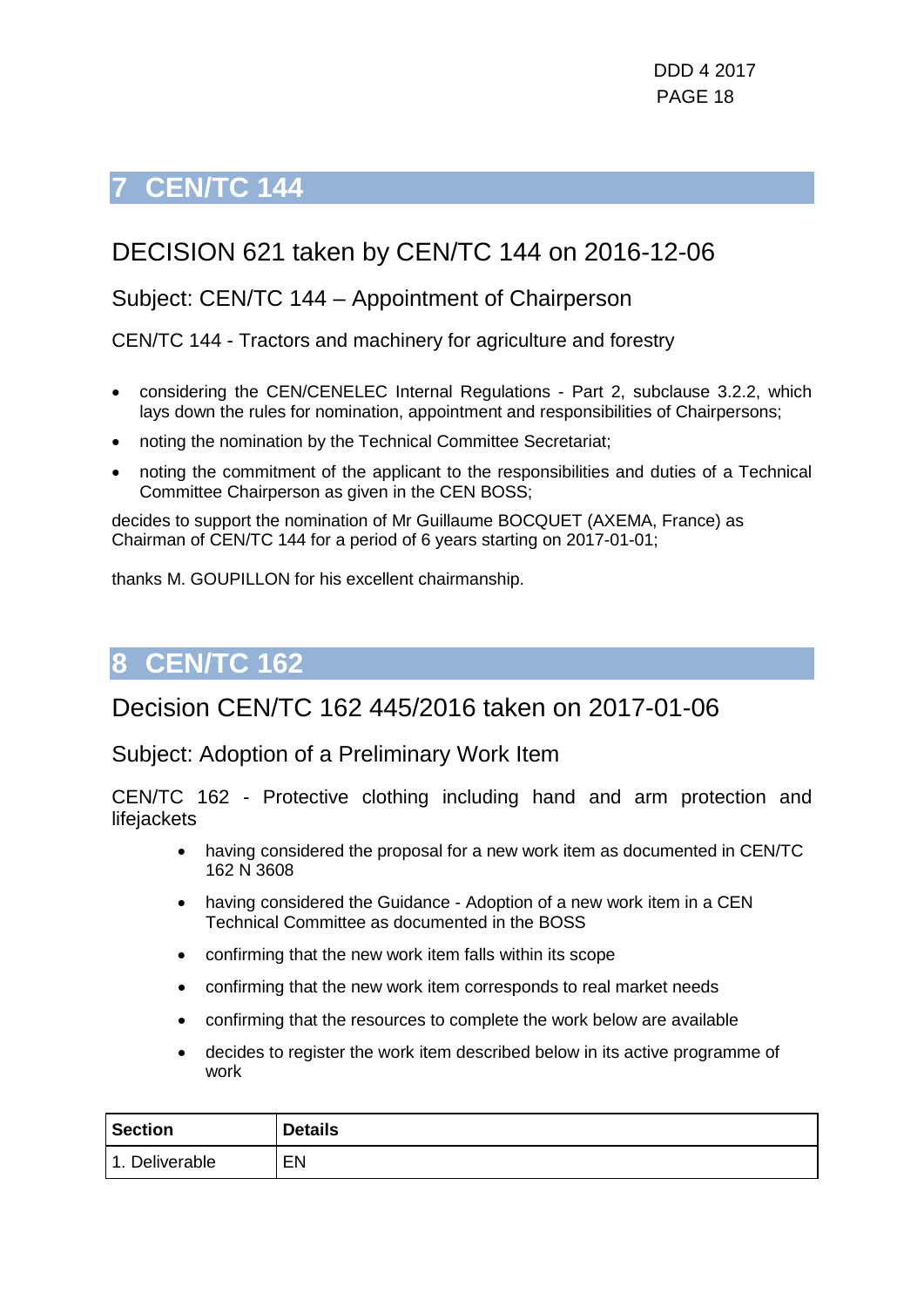| 2. This item<br>corresponds to                                                           | A new project                                                                                                                                                                                     |
|------------------------------------------------------------------------------------------|---------------------------------------------------------------------------------------------------------------------------------------------------------------------------------------------------|
| 3. Document<br>developed in drafting<br>body                                             | CEN/TC 162/WG 2 - Resistance to heat and fire of protective clothing                                                                                                                              |
| 4. Title                                                                                 | Protective Clothing - Protection against heat and flame - Method of<br>test for evaluation of materials and<br>material assemblies when exposed to radiant heat in both wet and dry<br>conditions |
| 5. Scope                                                                                 | A European Standard specifying a new test method/procedure to<br>address Low<br>Radiant Heat Flux of Protective Garments, both wet & dry.                                                         |
| 6. Environmental<br>aspects -<br><b>OPTIONAL</b>                                         | None of the above: Standard deals with PPE.                                                                                                                                                       |
| 7. How do you plan<br>to address these<br>environmental<br>aspects? -<br><b>OPTIONAL</b> | Use of environmental checklist                                                                                                                                                                    |
| 8. Track                                                                                 | Enquiry + Formal Vote (ENQ+FV)                                                                                                                                                                    |
| 9. Related<br>mandate(s)                                                                 | <b>No</b>                                                                                                                                                                                         |
| 10. Related<br>directive(s)                                                              | <b>No</b>                                                                                                                                                                                         |
| 11. The decision<br>was taken by                                                         | Simple majority<br>Number of positive votes: 10<br>Number of negative votes: 2<br>Number of abstentions: 10                                                                                       |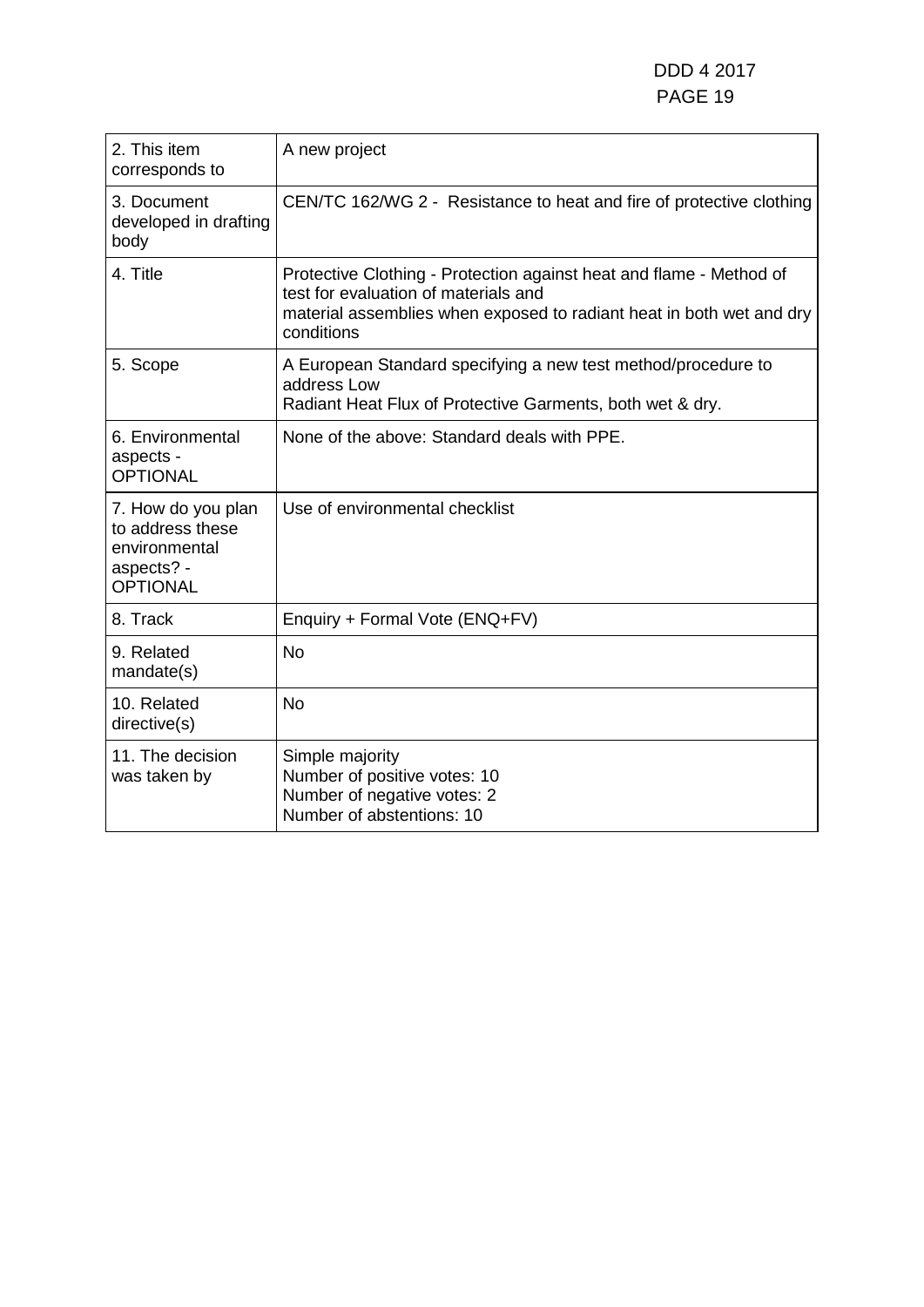### <span id="page-19-0"></span>Decision CEN/TC 207 645/2016 taken on 2017-01-08

### Subject: 3 year time-frame for the development of WI 00207258 - 9 month Tolerance Request.

#### CEN/TC 207 Furniture

- 1. considering Resolution BT 34/2002 by which BT decided that any work item to result in an EN, registered after 2002-10-31, shall normally result in an EN after 3 years and set maximum times between well identified stages, as well as Resolution BT 42/2003 deciding on variant timeframes;
- 2. considering Resolution BT 42/2008 allowing the CEN/TCs, for well identified and justified reasons, to claim one tolerance of 9 months, applicable to the target dates for submission of a draft to CCMC (or ISO/CS in case of Vienna Agreement - CEN Lead) for the relevant procedure(s) (i.e. CEN Enquiry and/or Formal Vote, UAP, TCA);
- 3. considering that for work item *00207258 - prEN 15939 - Hardware for furniture - Strength and loading capacity of wall attachment*, it proves impossible to Dispatch FV draft to CMC by 2017-02-15;
- 4. claims a tolerance of 9 months (i.e. a postponement of 9 months of the deadlines for all the stages not yet reached) for the following reasons: Huge amount of comments received during CEN Enquiry
- 5. confirms that CEN/TC 207 will Dispatch FV draft to CMC (or ISO/CS in case of Vienna Agreement - CEN Lead) by 2017-11-15 at the latest.

The decision was taken by simple majority with 13 positive vote(s), 0 negative vote(s) and 7 abstention(s).

### Decision CEN/TC 207 646/2016 taken on 2017-01-08

### Subject: Deletion of a Work Item neither mandated nor covered by an Order Voucher

#### CEN/TC 207 Furniture

- 1. having received and agreed upon the reasons why harmonization is no longer needed;
- 2. considering that the work item(s) are neither mandated nor covered by an Order Voucher;
- 3. noting the consequences of release of standstill;

decides to delete the following work item(s):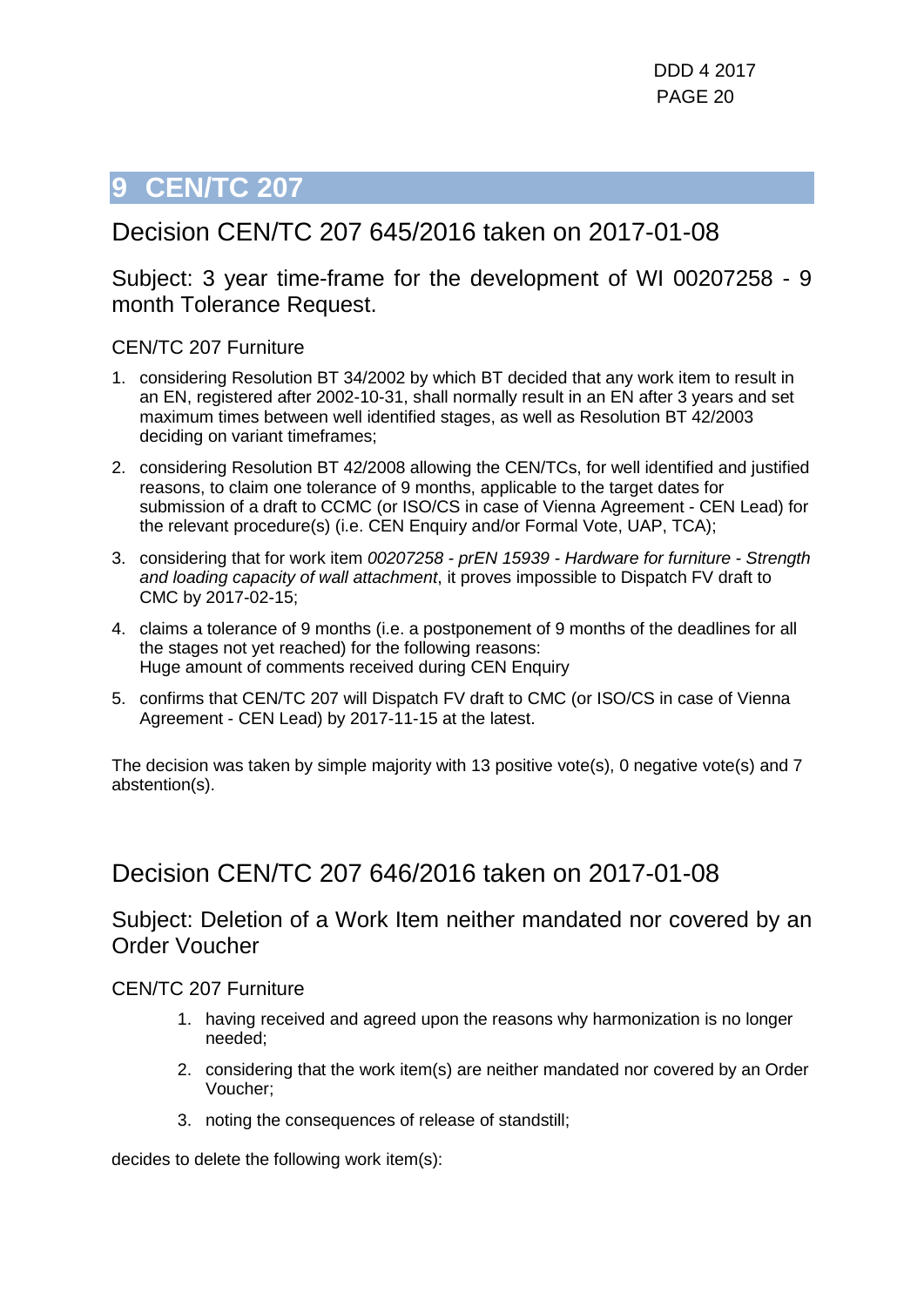WI 00207266 prEN 15706 rev - Hardware for furniture - Strength and durability of slide fittings for sliding doors and roll fronts

and decides to release the standstill on these work item(s).

The decision was taken by simple majority with 13 positive vote(s), 0 negative vote(s) and 7 abstention(s).

### Decision CEN/TC 207 647/2016 taken on 2017-01-08

### Subject: Adoption of a Preliminary Work Item

#### CEN/TC 207 Furniture

- having considered the proposal for a new work item as documented in CEN/TC 207 N
- having considered the Guidance Adoption of a new work item in a CEN Technical Committee as documented in the BOSS
- confirming that the new work item falls within its scope
- confirming that the new work item corresponds to real market needs
- confirming that the resources to complete the work below are available
- decides to register the work item described below in its active programme of work

| <b>Section</b>                               | <b>Details</b>                                                                                                                                                                                                                                                                                                                                                                                                                                                                                                                                                                                                                                                                                                             |
|----------------------------------------------|----------------------------------------------------------------------------------------------------------------------------------------------------------------------------------------------------------------------------------------------------------------------------------------------------------------------------------------------------------------------------------------------------------------------------------------------------------------------------------------------------------------------------------------------------------------------------------------------------------------------------------------------------------------------------------------------------------------------------|
| 1. Deliverable                               | EN                                                                                                                                                                                                                                                                                                                                                                                                                                                                                                                                                                                                                                                                                                                         |
| 2. This item<br>corresponds to               | The revision of an EN<br>EN 15338:2007+A1:2010                                                                                                                                                                                                                                                                                                                                                                                                                                                                                                                                                                                                                                                                             |
| 3. Document<br>developed in drafting<br>body | CEN/TC 207/WG 8 - Requirements and test methods for hardware<br>for furniture                                                                                                                                                                                                                                                                                                                                                                                                                                                                                                                                                                                                                                              |
| 4. Title                                     | Hardware for furniture - Strength and durability of extension elements<br>and their components                                                                                                                                                                                                                                                                                                                                                                                                                                                                                                                                                                                                                             |
| 5. Scope                                     | This European Standard specifies test methods and requirements for<br>the strength and durability of all types of extension elements and their<br>components for all fields of application, except table extensions.<br>The tests consist of the application of loads, forces and velocities<br>simulating normal functional use, as well as misuse, that might<br>reasonably be expected to occur.<br>With the exception of the corrosion test in 6.4, the tests are designed<br>to evaluate properties without regard to materials, design/construction<br>or manufacturing processes.<br>The strength and durability tests only relate to the extension elements<br>and the parts used for the attachment, e.g. screws. |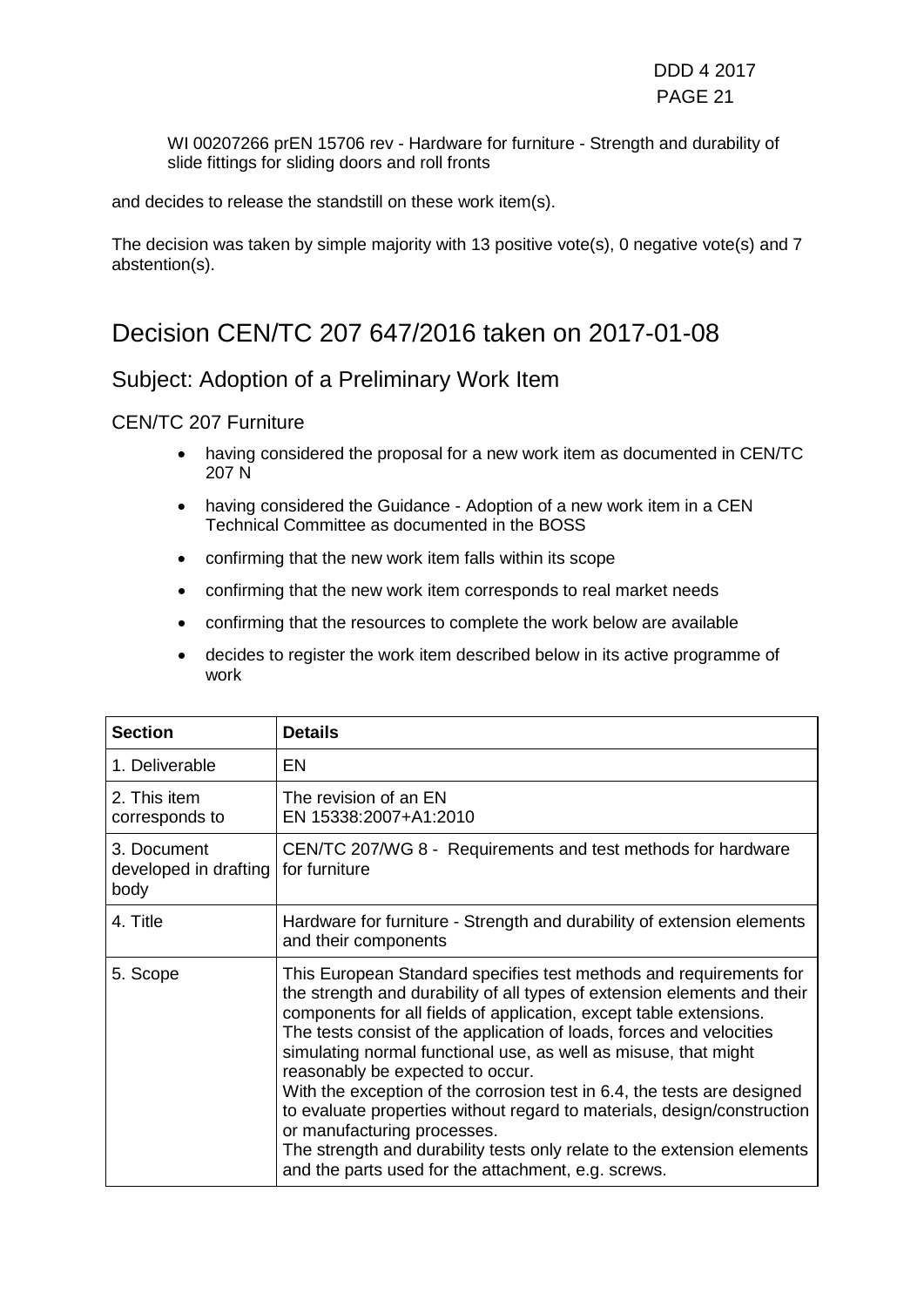|                                                                                          | The strength and durability tests are carried out in a test frame with<br>specified properties. The test results can only be used as a guide to<br>the performance of a piece of furniture.<br>The test results are only valid for the extension element tested. These<br>results may be used to represent the performance of production<br>models provided that the tested model is representative of the<br>production model.<br>Ageing and influences of heat and humidity are not included. |
|------------------------------------------------------------------------------------------|-------------------------------------------------------------------------------------------------------------------------------------------------------------------------------------------------------------------------------------------------------------------------------------------------------------------------------------------------------------------------------------------------------------------------------------------------------------------------------------------------|
| 6. Environmental<br>aspects -<br><b>OPTIONAL</b>                                         |                                                                                                                                                                                                                                                                                                                                                                                                                                                                                                 |
| 7. How do you plan<br>to address these<br>environmental<br>aspects? -<br><b>OPTIONAL</b> |                                                                                                                                                                                                                                                                                                                                                                                                                                                                                                 |
| 8. Track                                                                                 | Enquiry + Formal Vote (ENQ+FV)                                                                                                                                                                                                                                                                                                                                                                                                                                                                  |
| 9. Related<br>mandate(s)                                                                 | <b>No</b>                                                                                                                                                                                                                                                                                                                                                                                                                                                                                       |
| 10. Related<br>directive(s)                                                              | <b>No</b>                                                                                                                                                                                                                                                                                                                                                                                                                                                                                       |
| 11. The decision<br>was taken by                                                         | Simple majority<br>Number of positive votes: 13<br>Number of negative votes: 0<br>Number of abstentions: 7                                                                                                                                                                                                                                                                                                                                                                                      |

### Decision CEN/TC 207 N 648/2016 taken on 2017-01-16

### Subject: CEN/TC 207 - Decision to launch a 2nd Enquiry on prEN 1022

#### CEN/TC 207 Furniture

- considering the table of decisions and the formal written proposals as distributed after the comments resolution meeting;
- considering the CEN/CENELEC Internal Regulations Part 2, clause 11.2.3;
- considering Resolutions BT 34/2002, BT 42/2003 and related document BT N 6962 concerning timeframes for the development of ENs;

decides to launch a second Enquiry on WI 00207231 - prEN 1022 - Furniture - Seating - Determination of stability.

The decision was taken by simple majority with 14 positive vote(s), 0 negative vote(s) and 6 abstention(s).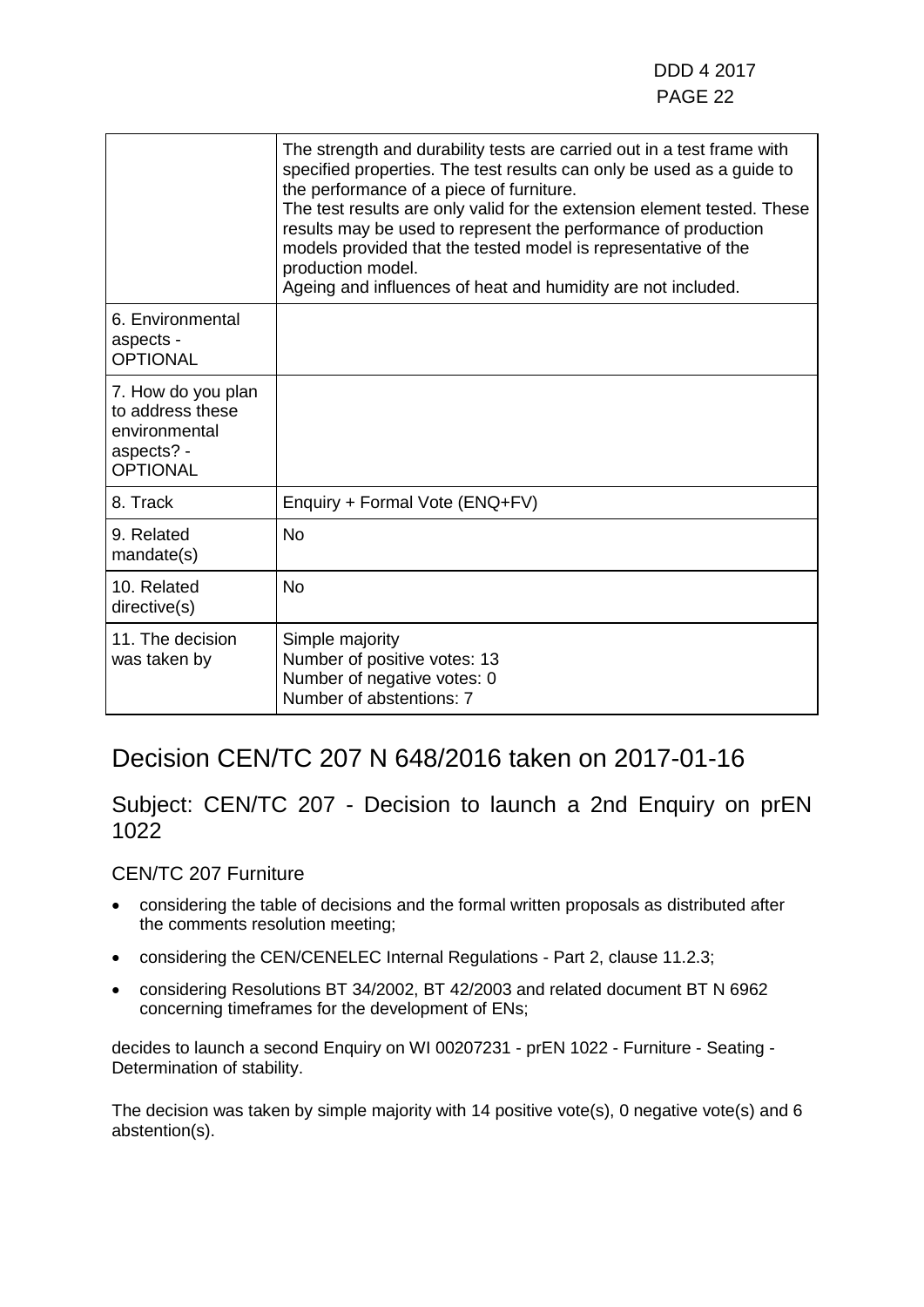## <span id="page-22-0"></span>DECISION C 58/2016 taken by CEN/TC 217 on 2016-12-06

### Subject: CEN/TC 217 – Participation of ESTO

The CEN/TC 217 Surfaces for sports areas,

- considering the CEN/CENELEC Internal Regulations Part 2, subclause 4.3.2, which lays down the conditions for external liaisons;
- considering that the conditions laid down in CEN-CENELEC Guide 25 "The concept of partnership with European organizations and other stakeholders" are fulfilled;
- agrees to the participation of the European Synthetic Turf Organisation in CEN/TC 217;
- requests the CEN-CENELEC Management Centre to inform ESTO accordingly of this decision.

The decision was taken by *simple majority with 12 positive votes,1 negative vote and 8 abstentions*.

## <span id="page-22-1"></span>**11CEN/TC 219**

### Decision CEN/TC 219 001/2017 taken on 2016-06-12

### Subject: Adoption of a New Work Item

CEN/TC 219 - Cathodic protection

- having considered the proposal for a new work item as documented in CEN/TC 219 N 395
- having considered the Guidance Adoption of a new work item in a CEN Technical Committee as documented in the BOSS
- confirming that the new work item falls within its scope
- confirming that the new work item corresponds to real market needs
- confirming that the resources to complete the work below are available
- decides to register the work item described below in its active programme of work

| <b>Section</b>                 | <b>Details</b> |
|--------------------------------|----------------|
| 1. Deliverable                 | EN             |
| 2. This item<br>corresponds to | A new project  |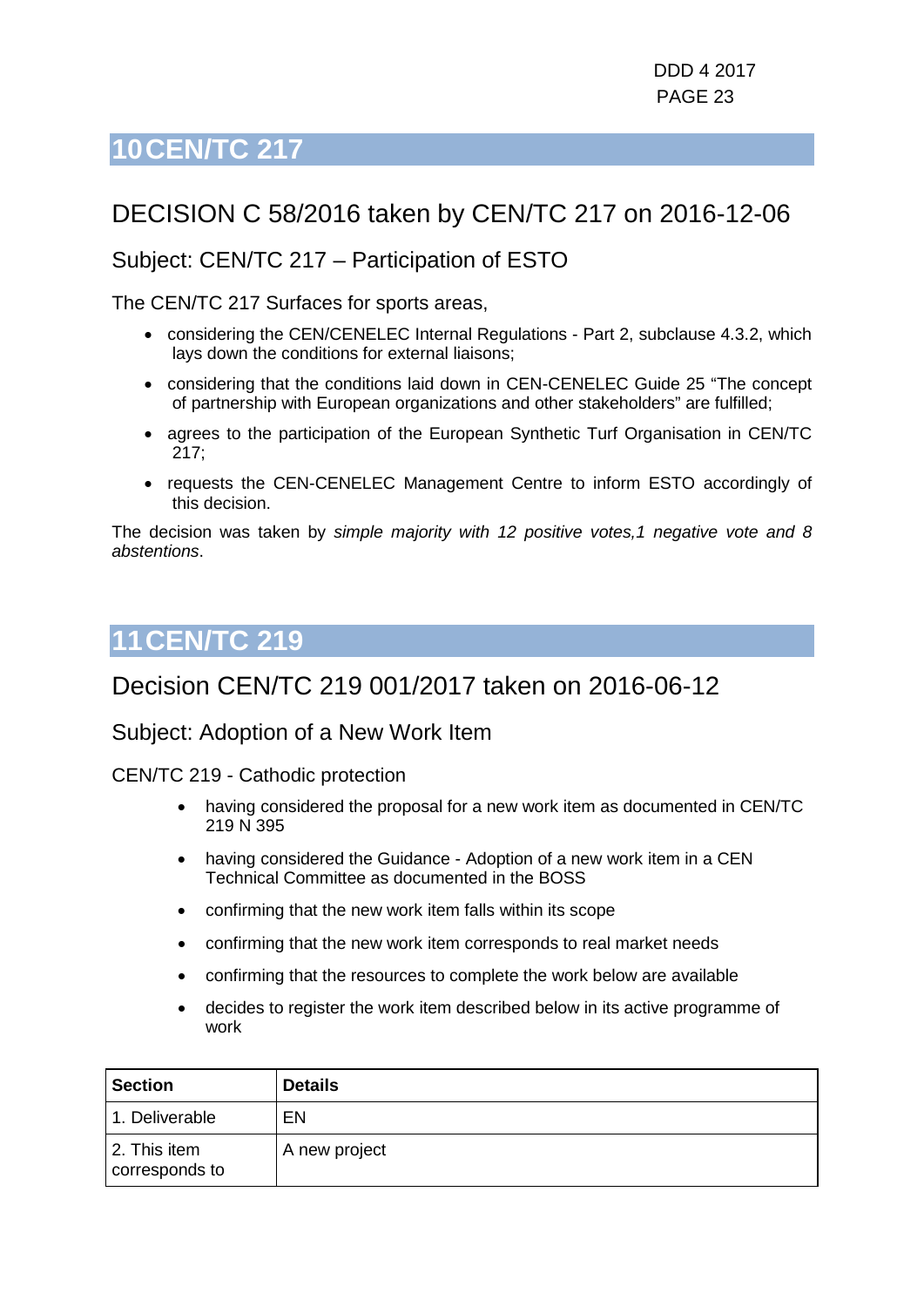| 3. Document<br>developed in drafting<br>body                        | CEN/TC 219/WG 3 - Cathodic protection of steel structures in sea-<br>water                                                                                                                                                                                                                                                                                                                                                                                                                                                                                                                                                                                                                                        |
|---------------------------------------------------------------------|-------------------------------------------------------------------------------------------------------------------------------------------------------------------------------------------------------------------------------------------------------------------------------------------------------------------------------------------------------------------------------------------------------------------------------------------------------------------------------------------------------------------------------------------------------------------------------------------------------------------------------------------------------------------------------------------------------------------|
| 4. Title                                                            | Cathodic protection of internal surfaces of metallic tanks,<br>structures, equipment, and piping containing seawater                                                                                                                                                                                                                                                                                                                                                                                                                                                                                                                                                                                              |
| 5. Scope                                                            | This European Standard specifies the requirements and<br>recommendations for cathodic protection systems applied to the<br>internal surfaces of metallic tanks, structures, equipment, and piping<br>containing raw or treated seawater or brackish waters to provide an<br>efficient protection from corrosion.<br>Cathodic protection inside fresh water systems is excluded from this<br>standard. This is covered by EN 12499.<br>NOTE EN 12499 covers internal cathodic protection for any kind of<br>waters, including general aspects for seawater; but excluding<br>industrial cooling water systems. The present European Standard<br>specifically details applications in seawater and brackish waters. |
| 6. Environmental<br>aspects                                         | Emissions to air<br>Use of materials<br>Discharges to water                                                                                                                                                                                                                                                                                                                                                                                                                                                                                                                                                                                                                                                       |
| 7. How do you plan<br>to address these<br>environmental<br>aspects? | Other: To be determined by the WG                                                                                                                                                                                                                                                                                                                                                                                                                                                                                                                                                                                                                                                                                 |
| 8. Vienna<br>Agreement                                              | No or expected CEN lead                                                                                                                                                                                                                                                                                                                                                                                                                                                                                                                                                                                                                                                                                           |
| 9. The project is<br>linked to                                      | No document from another organization                                                                                                                                                                                                                                                                                                                                                                                                                                                                                                                                                                                                                                                                             |
| 10. Track                                                           | Enquiry + Formal Vote (ENQ+FV)                                                                                                                                                                                                                                                                                                                                                                                                                                                                                                                                                                                                                                                                                    |
| 11. Related<br>mandate(s)                                           | <b>No</b>                                                                                                                                                                                                                                                                                                                                                                                                                                                                                                                                                                                                                                                                                                         |
| 12. Related<br>directive(s)                                         | <b>No</b>                                                                                                                                                                                                                                                                                                                                                                                                                                                                                                                                                                                                                                                                                                         |
| 13. Commitment                                                      | The following CEN members (at least five) are committed to<br>participate in the development of the project:<br><b>AFNOR</b><br><b>BSI</b><br><b>SNV</b><br>DS<br><b>UNI</b>                                                                                                                                                                                                                                                                                                                                                                                                                                                                                                                                      |
| 14. The decision<br>was taken by                                    | Weighted vote and simple majority<br>Percentage of positive weighted votes (min. 71% before 2017-01-01,<br>min. 65% from 2017-01-01):100<br>Number of positive votes: 12<br>Number of negative votes: 0<br>Number of abstentions: 9                                                                                                                                                                                                                                                                                                                                                                                                                                                                               |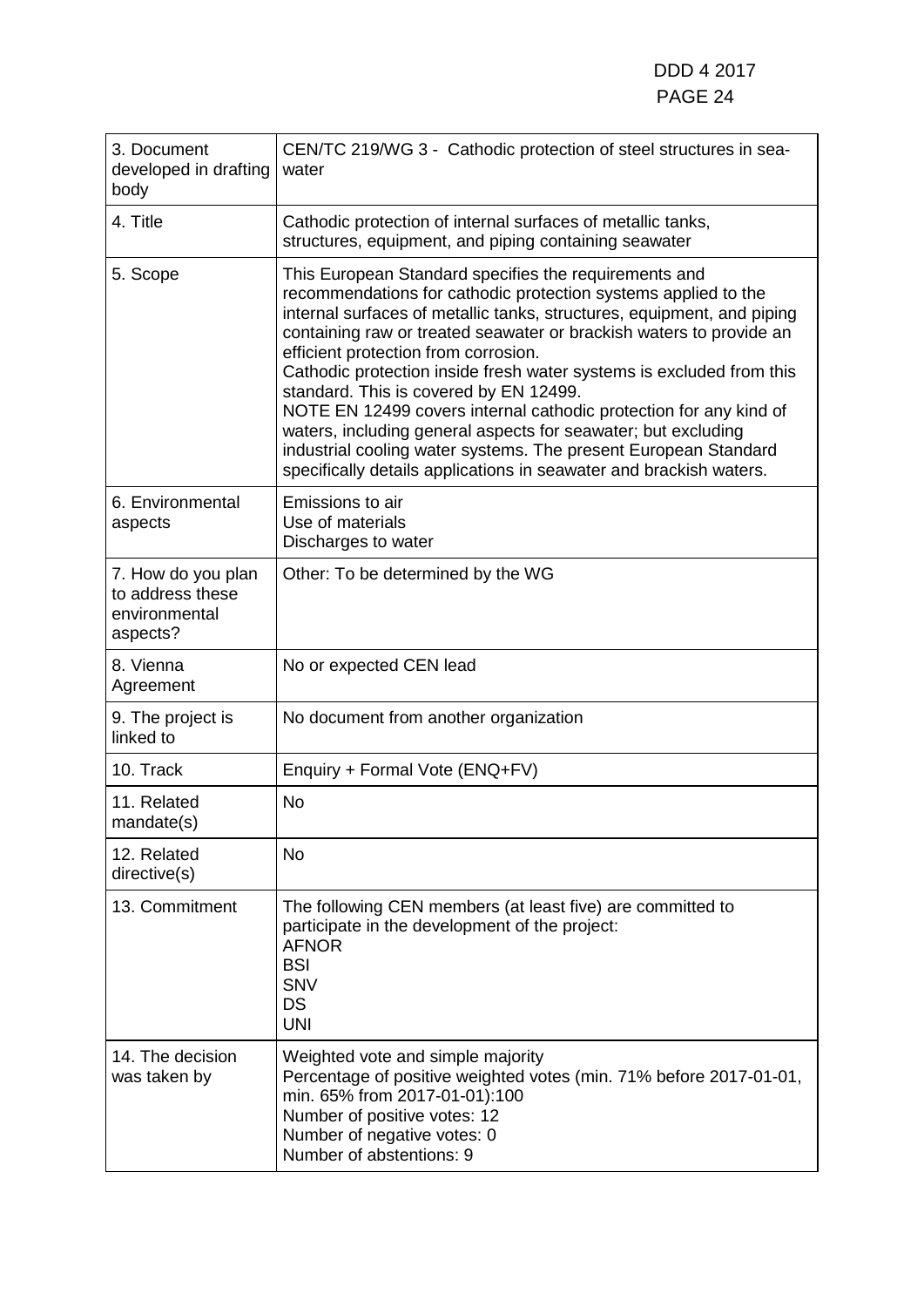### <span id="page-24-0"></span>Decision CEN/TC 227 815/2017 taken on 2017-01-05

### Subject: Adoption of a New Work Item

#### CEN/TC 227 - Road materials

- having considered the proposal for a new work item as documented in CEN/TC 227 N 2758
- having considered the Guidance Adoption of a new work item in a CEN Technical Committee as documented in the BOSS
- confirming that the new work item falls within its scope
- confirming that the new work item corresponds to real market needs
- confirming that the resources to complete the work below are available
- decides to register the work item described below in its active programme of work

| <b>Section</b>                                                      | <b>Details</b>                                                                                                                                                                                                                                                                                                                                                                                |
|---------------------------------------------------------------------|-----------------------------------------------------------------------------------------------------------------------------------------------------------------------------------------------------------------------------------------------------------------------------------------------------------------------------------------------------------------------------------------------|
| 1. Deliverable                                                      | EN                                                                                                                                                                                                                                                                                                                                                                                            |
| 2. This item<br>corresponds to                                      | The revision of an EN<br>EN 13880-7:2003                                                                                                                                                                                                                                                                                                                                                      |
| 3. Document<br>developed in drafting<br>body                        | CEN/TC 227/WG 3 - Materials for concrete roads including joint fillers<br>and sealants                                                                                                                                                                                                                                                                                                        |
| 4. Title                                                            | Hot applied joint sealants - Part 7: Function testing of joint sealants                                                                                                                                                                                                                                                                                                                       |
| 5. Scope                                                            | This European Standard describes a function test for hot-applied joint<br>sealants intended to be used in areas where the joints are subjected<br>to combined conditions of temperature $\hat{a}_L \varpi$ - 20 $\hat{A}^{\circ}$ C and crack joint<br>movement $\hat{a}_i$ $\alpha$ 35 % in construction joints as well as in spontaneously<br>formed cracks in road and airfield pavements. |
| 6. Environmental<br>aspects                                         | Use of energy<br>Use of materials<br>Use of water                                                                                                                                                                                                                                                                                                                                             |
| 7. How do you plan<br>to address these<br>environmental<br>aspects? | Bring in environmental expertise to the WG                                                                                                                                                                                                                                                                                                                                                    |
| 8. Vienna<br>Agreement                                              | No or expected CEN lead                                                                                                                                                                                                                                                                                                                                                                       |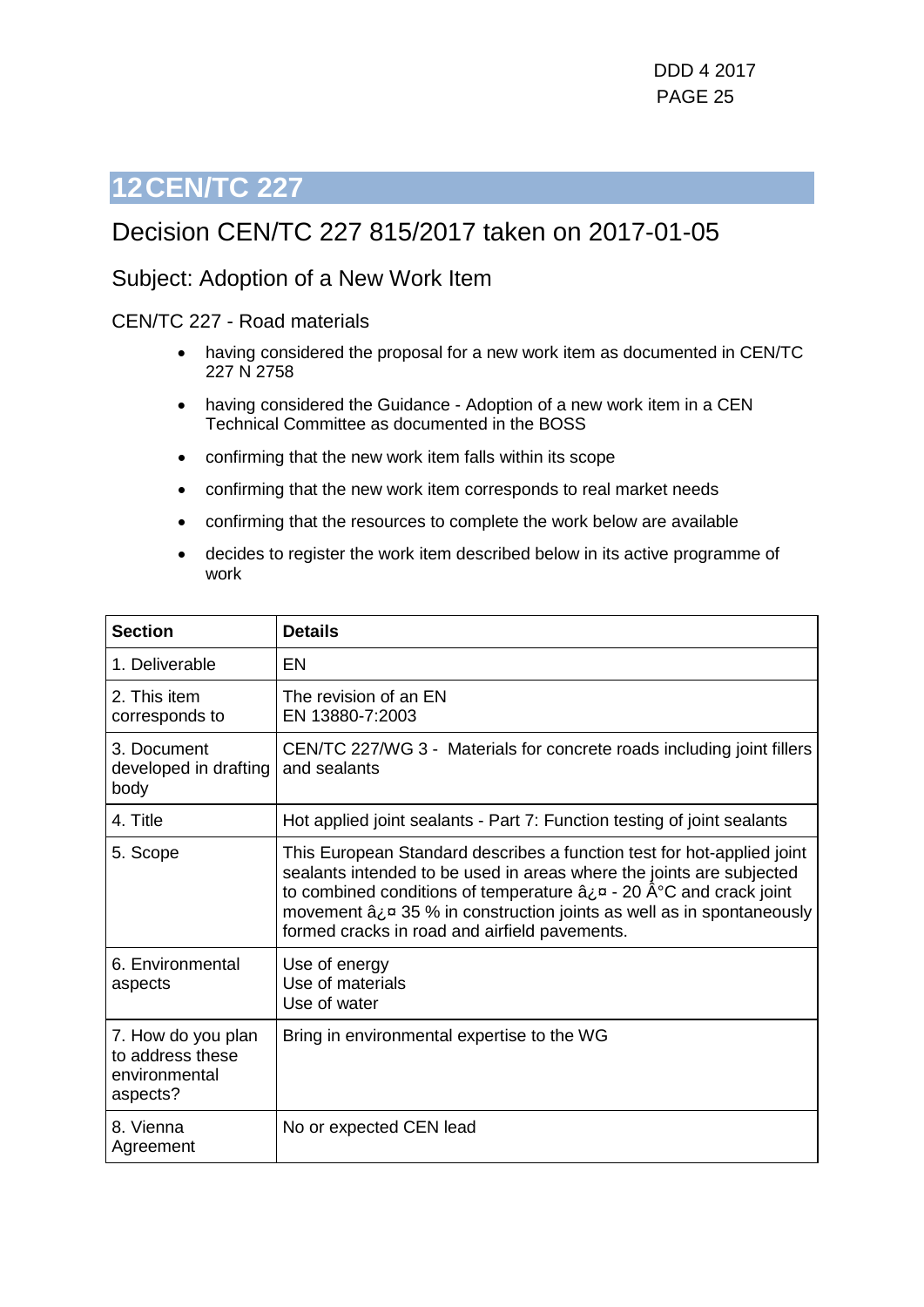DDD 4 2017 PAGE 26

| 9. The project is<br>linked to   | No document from another organization                                                                                                                                             |
|----------------------------------|-----------------------------------------------------------------------------------------------------------------------------------------------------------------------------------|
| 10. Track                        | Enquiry + Formal Vote (ENQ+FV)                                                                                                                                                    |
| 11. Related<br>mandate(s)        | Yes<br>M/124                                                                                                                                                                      |
| 12. Related<br>directive(s)      | Yes<br>Directive reference   For citation in Official journal<br>305/2011   No                                                                                                    |
| 13. Commitment                   | The following CEN members (at least five) are committed to<br>participate in the development of the project:<br><b>SIS</b><br><b>DIN</b><br><b>UNE</b><br><b>DS</b><br><b>UNI</b> |
| 14. The decision<br>was taken by | Simple majority (min. 55% as from 2017-01-01)<br>Number of positive votes: 15<br>Number of negative votes: 0<br>Number of abstentions: 8                                          |

## <span id="page-25-0"></span>**13CEN/TC 230**

### Decision CEN/TC 230 C574/2016 taken on 2016-12-15

### Subject: Activation of Work Item 00230342

CEN/TC 230 Water analysis

- having considered the proposal for a new work item as documented in CEN/TC 230 N 1025
- having considered the Guidance Adoption of a new work item in a CEN Technical Committee as documented in the BOSS
- confirming that the new work item falls within its scope
- confirming that the new work item corresponds to real market needs
- confirming that the resources to complete the work below are available
- decides to register the work item described below in its active programme of work

| <b>Section</b>                 | <b>Details</b> |
|--------------------------------|----------------|
| 1. Deliverable                 | EN             |
| 2. This item<br>corresponds to | A new project  |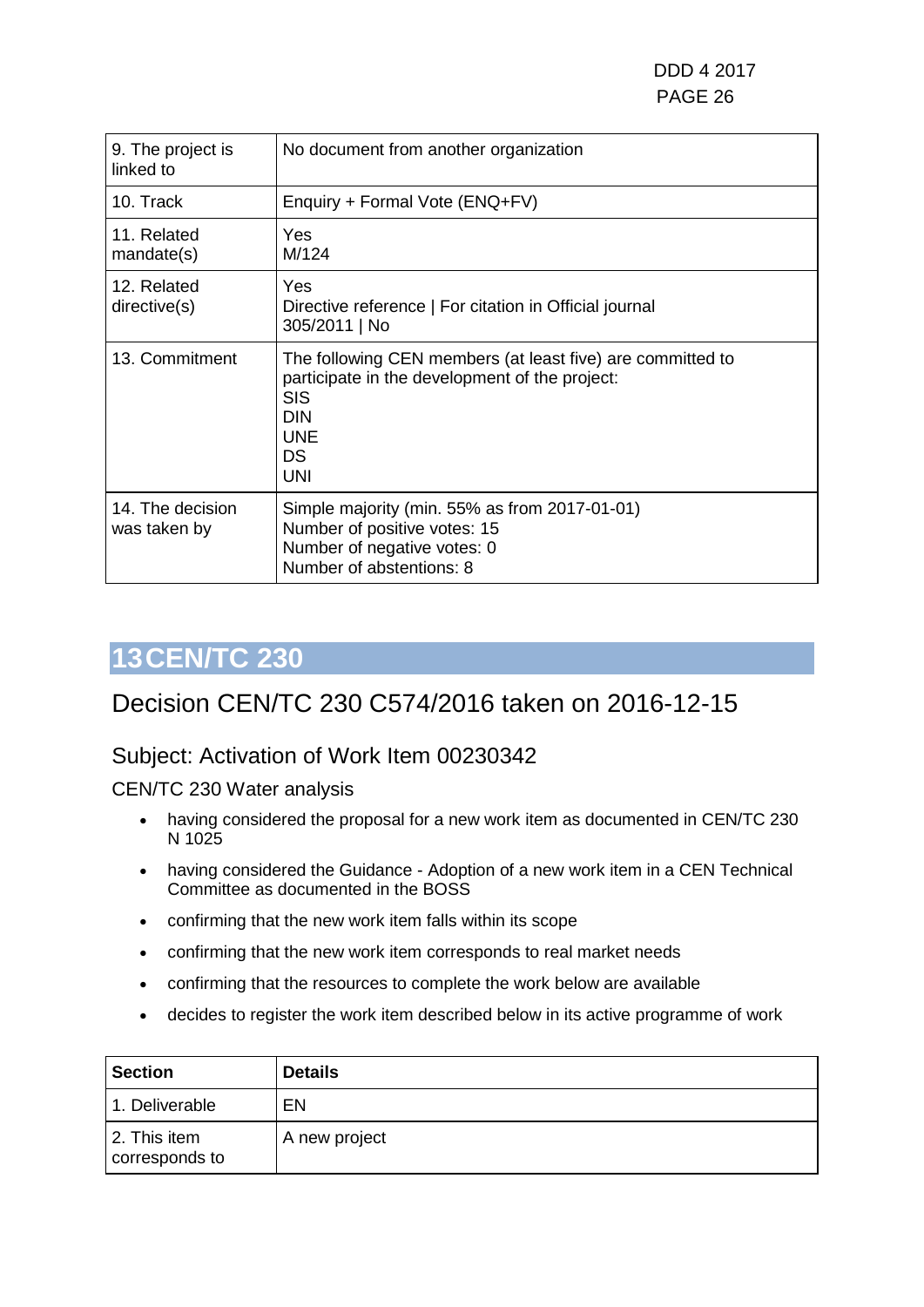| 3. Document<br>developed in drafting<br>body                        | CEN/TC 230/WG 27 - Marine ecological methods                                                                                                                                                                                                                                                                                                                                                          |
|---------------------------------------------------------------------|-------------------------------------------------------------------------------------------------------------------------------------------------------------------------------------------------------------------------------------------------------------------------------------------------------------------------------------------------------------------------------------------------------|
| 4. Title                                                            | Water quality – Guidance on analysis of mesozooplankton from<br>marine and brackish water                                                                                                                                                                                                                                                                                                             |
| 5. Scope                                                            | This European standard specifies a procedure for analysing<br>mesozooplankton in marine and brackish waters. The procedures<br>comprise how to identify and enumerate zooplankton collected in nets<br>which is utilized to estimate quantitative information on diversity,<br>abundance and biomass with regard to spatial distribution and long-<br>term temporal trends for a given body of water. |
| 6. Environmental<br>aspects                                         | Other: This standard specifies a method to investigate environmental<br>parameters.                                                                                                                                                                                                                                                                                                                   |
| 7. How do you plan<br>to address these<br>environmental<br>aspects? | Bring in environmental expertise to the WG                                                                                                                                                                                                                                                                                                                                                            |
| 8. Vienna<br>Agreement                                              | No or expected CEN lead                                                                                                                                                                                                                                                                                                                                                                               |
| 9. The project is<br>linked to                                      | No document from another organization                                                                                                                                                                                                                                                                                                                                                                 |
| 10. Track                                                           | Enquiry + Formal Vote (ENQ+FV)                                                                                                                                                                                                                                                                                                                                                                        |
| 11. Related<br>mandate(s)                                           | <b>No</b>                                                                                                                                                                                                                                                                                                                                                                                             |
| 12. Related<br>directive(s)                                         | <b>No</b>                                                                                                                                                                                                                                                                                                                                                                                             |
| 13. Commitment                                                      | The following CEN members (at least five) are committed to<br>participate in the development of the project:<br><b>AFNOR</b><br><b>SFS</b><br>SN<br><b>BSI</b><br><b>DIN</b><br><b>UNI</b>                                                                                                                                                                                                            |
| 14. The decision<br>was taken by                                    | Weighted vote and simple majority<br>Percentage of positive weighted votes (min. 71% before 2017-01-01,<br>min. 65% from 2017-01-01):100<br>Number of positive votes: 14<br>Number of negative votes: 0<br>Number of abstentions: 8                                                                                                                                                                   |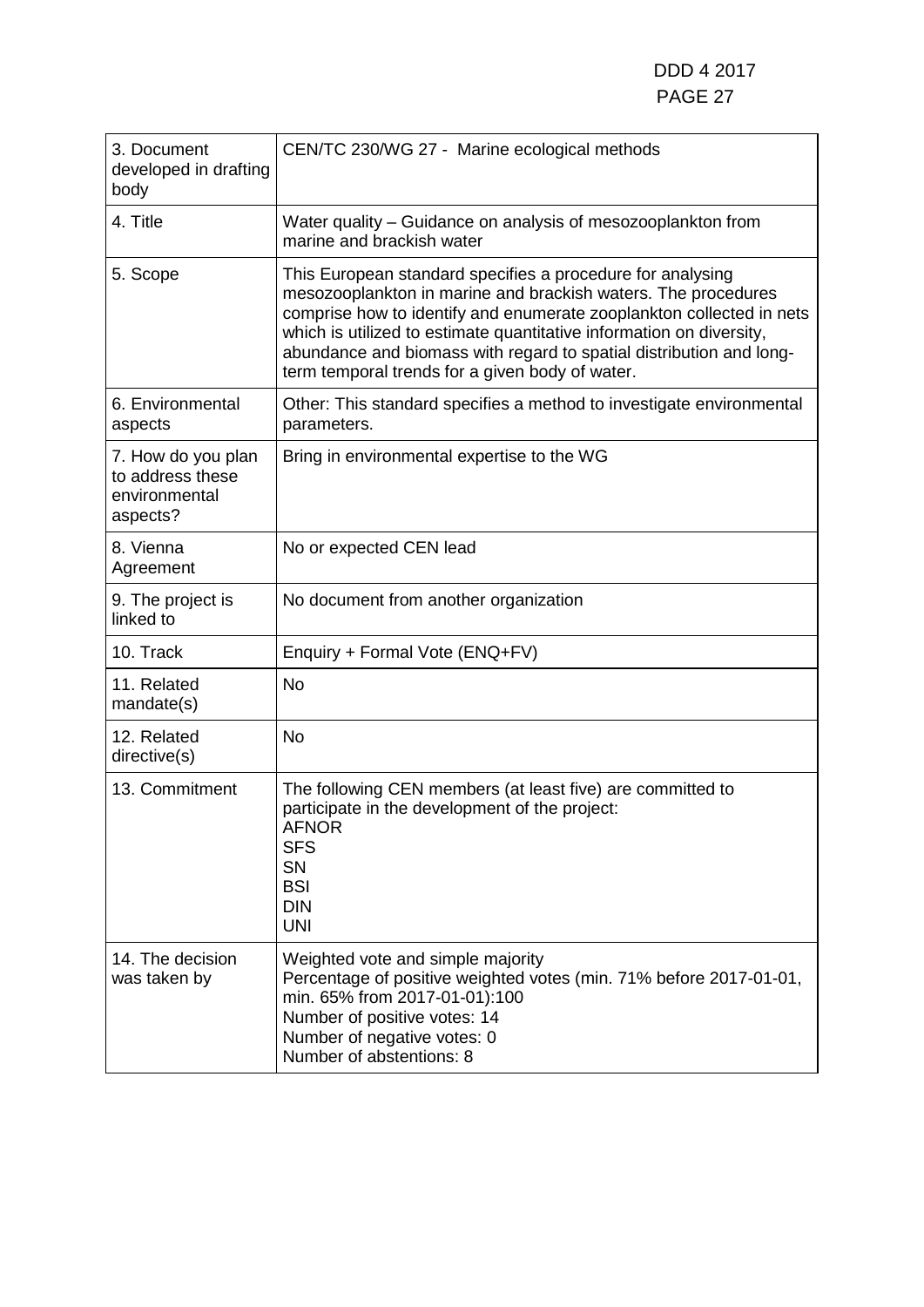### <span id="page-27-0"></span>Decision CEN/TC 239 256/2016 taken on 2016-10-12

Subject: 3 year time-frame for the development of WI 00239044 - 9 month Tolerance Request.

CEN/TC 239 - Rescue systems

- considering Resolution BT 34/2002 by which BT decided that any work item to result in an EN, registered after 2002-10-31, shall normally result in an EN after 3 years and set maximum times between well identified stages, as well as Resolution BT 42/2003 deciding on variant timeframes;
- considering Resolution BT 42/2008 allowing the CEN/TCs, for well identified and justified reasons, to claim one tolerance of 9 months, applicable to the target dates for submission of a draft to CCMC (or ISO/CS in case of Vienna Agreement – CEN Lead) for the relevant procedure(s) (i.e. CEN Enquiry and/or Formal Vote, UAP, TCA);
- considering that for work item *00239044 - EN 13718-1:2014/prA1 - Medical vehicles and their equipment - Air ambulances - Part 1: Requirements for medical devices used in air ambulances*, it proves impossible to Dispatch ENQ draft to CMC by 2017- 02-22;
- claims a tolerance of 9 months (i.e. a postponement of 9 months of the deadlines for all the stages not yet reached) for the following reasons: The work depends on the results of the incubator transportation revision (revEN

13976 series). The revision is now almost finished so that WG 5 can take the

results into consideration to ament EN 13718-1:2014.

• confirms that CEN/TC 239 will Dispatch ENQ draft to CMC (or ISO/CS in case of Vienna Agreement - CEN Lead) by 2017-11-22 at the latest.

The decision was taken by simple majority with 7 positive vote(s), 0 negative vote(s) and 2 abstention(s).

### Decision CEN/TC 239 257/2016 taken on 2016-10-12

Subject: 3 year time-frame for the development of WI 00239045 - 9 month Tolerance Request.

CEN/TC 239 - Rescue systems

6. considering Resolution BT 34/2002 by which BT decided that any work item to result in an EN, registered after 2002-10-31, shall normally result in an EN after 3 years and set maximum times between well identified stages, as well as Resolution BT 42/2003 deciding on variant timeframes;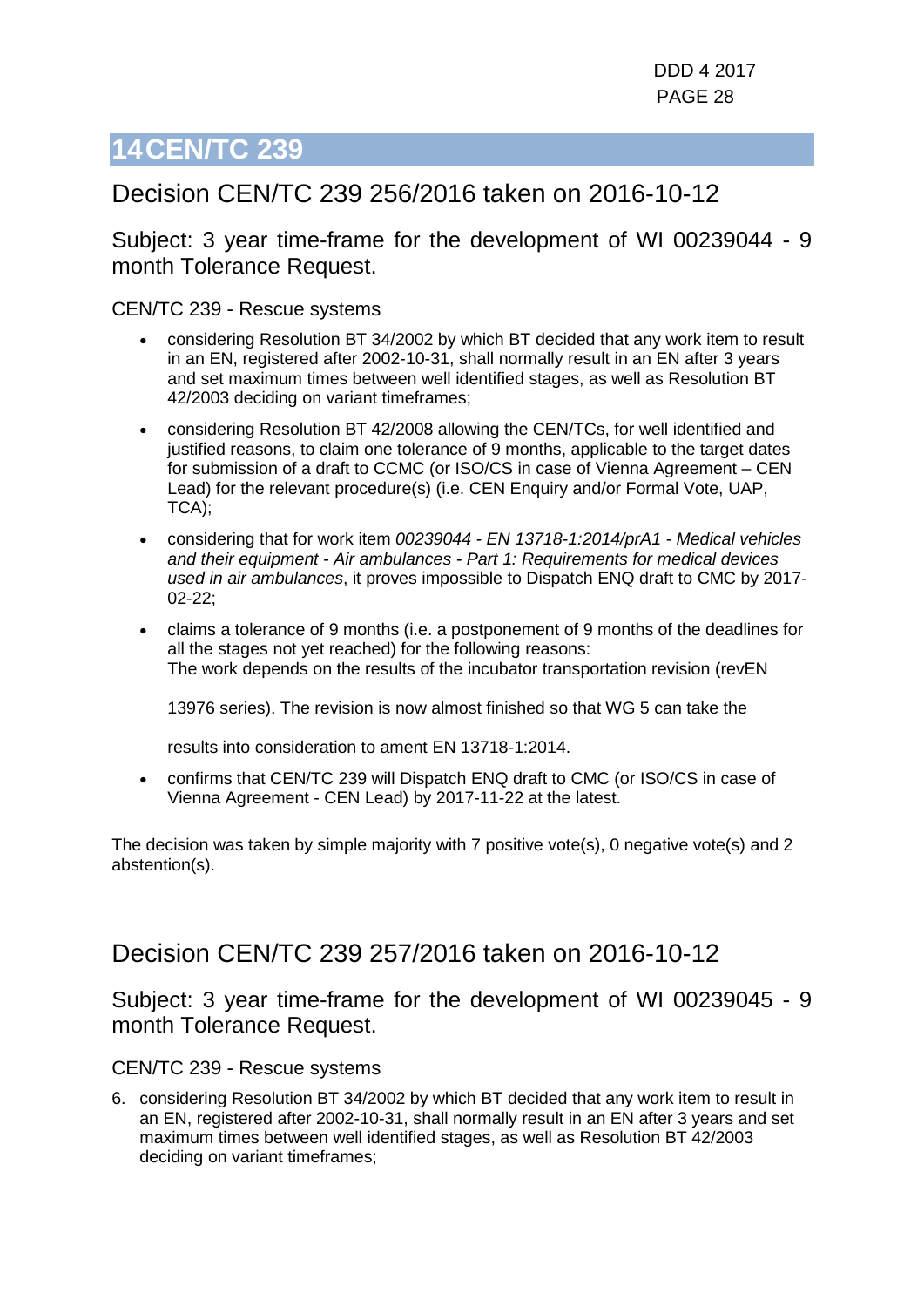DDD 4 2017 PAGE 29

- 7. considering Resolution BT 42/2008 allowing the CEN/TCs, for well identified and justified reasons, to claim one tolerance of 9 months, applicable to the target dates for submission of a draft to CCMC (or ISO/CS in case of Vienna Agreement - CEN Lead) for the relevant procedure(s) (i.e. CEN Enquiry and/or Formal Vote, UAP, TCA);
- 8. considering that for work item *00239045 - EN 13718-2:2015/prA1 - Medical vehicles and their equipment - Air ambulances - Part 2: Operational and technical requirements for air ambulances*, it proves impossible to Dispatch ENQ draft to CMC by 2017-03-30;
- 9. claims a tolerance of 9 months (i.e. a postponement of 9 months of the deadlines for all the stages not yet reached) for the following reasons: The work depends on the results of the incubator transportation revision (revEN 13976 series). The revision is now almost finished so that WG 5 can take the results into consideration to ament EN 13718-2:2015.
- 10. confirms that CEN/TC 239 will Dispatch ENQ draft to CMC (or ISO/CS in case of Vienna Agreement - CEN Lead) by 2017-12-30 at the latest.

The decision was taken by simple majority with 7 positive vote(s), 0 negative vote(s) and 2 abstention(s).

## <span id="page-28-0"></span>**15CEN/TC 252**

### DECISION D 422/2017 taken by CEN/TC 252 on 2017-01-07

Subject: CEN/TC 252 – Participation of BCIA

The CEN/TC 252 Child use and care articles,

- considering the CEN/CENELEC Internal Regulations Part 2, subclause 4.3.2, which lays down the conditions for external liaisons;
- considering that the conditions laid down in CEN-CENELEC Guide 25 "The concept of partnership with European organizations and other stakeholders" are fulfilled;
- agrees to the participation of the Baby Carrier Industry Alliance in CEN/TC 252;
- requests the CEN-CENELEC Management Centre to inform BCIA accordingly of this decision.

The decision was taken by *simple majority with 13 positive votes, 0 negative vote and 6 abstentions.*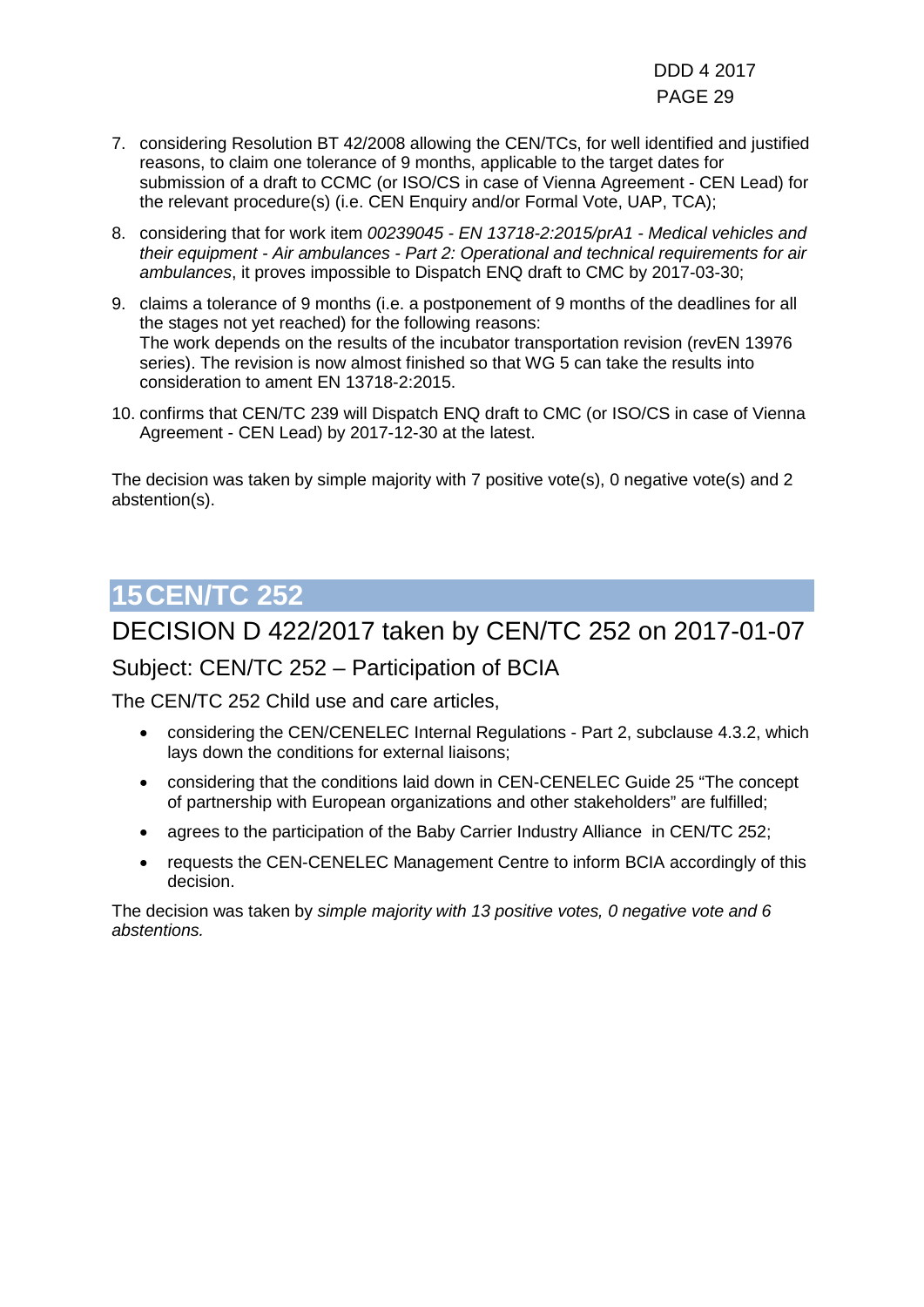### <span id="page-29-0"></span>Decision CEN/TC 261 N014/2016 taken on 2017-01-16

### Subject: Adoption of a New Work Item

#### CEN/TC 261 Packaging

- having considered the proposal for a new work item as documented in CEN/TC 261 N 515
- having considered the Guidance Adoption of a new work item in a CEN Technical Committee as documented in the BOSS
- confirming that the new work item falls within its scope
- confirming that the new work item corresponds to real market needs
- confirming that the resources to complete the work below are available
- decides to register the work item described below in its active programme of work

| <b>Section</b>                                                      | <b>Details</b>                                                                                                                                                         |
|---------------------------------------------------------------------|------------------------------------------------------------------------------------------------------------------------------------------------------------------------|
| 1. Deliverable                                                      | EN                                                                                                                                                                     |
| 2. This item<br>corresponds to                                      | A new project                                                                                                                                                          |
| 3. Document<br>developed in drafting<br>body                        | CEN/TC 261/SC 5/WG 26 - Packages made from flexible materials<br>(e.g. flexible plastics, plastic laminates, paper/board laminated, metal<br>foil laminates, textiles) |
| 4. Title                                                            | Packaging - Flexible aluminium tubes - Tube nozzles                                                                                                                    |
| 5. Scope                                                            | This standard is applicable to flexible aluminum tubes. The aim of this<br>standard is to fix dimensions of the tube nozzle including orifice and<br>thread            |
| 6. Environmental<br>aspects                                         | None of the above: Refer to EN 13427 to EN 13432 (Harmonised<br>standards)                                                                                             |
| 7. How do you plan<br>to address these<br>environmental<br>aspects? | Other: Not relevant                                                                                                                                                    |
| 8. Vienna<br>Agreement                                              | No or expected CEN lead                                                                                                                                                |
| 9. The project is<br>linked to                                      | No document from another organization                                                                                                                                  |
| 10. Track                                                           | Enquiry + Formal Vote (ENQ+FV)                                                                                                                                         |
| 11. Related                                                         | <b>No</b>                                                                                                                                                              |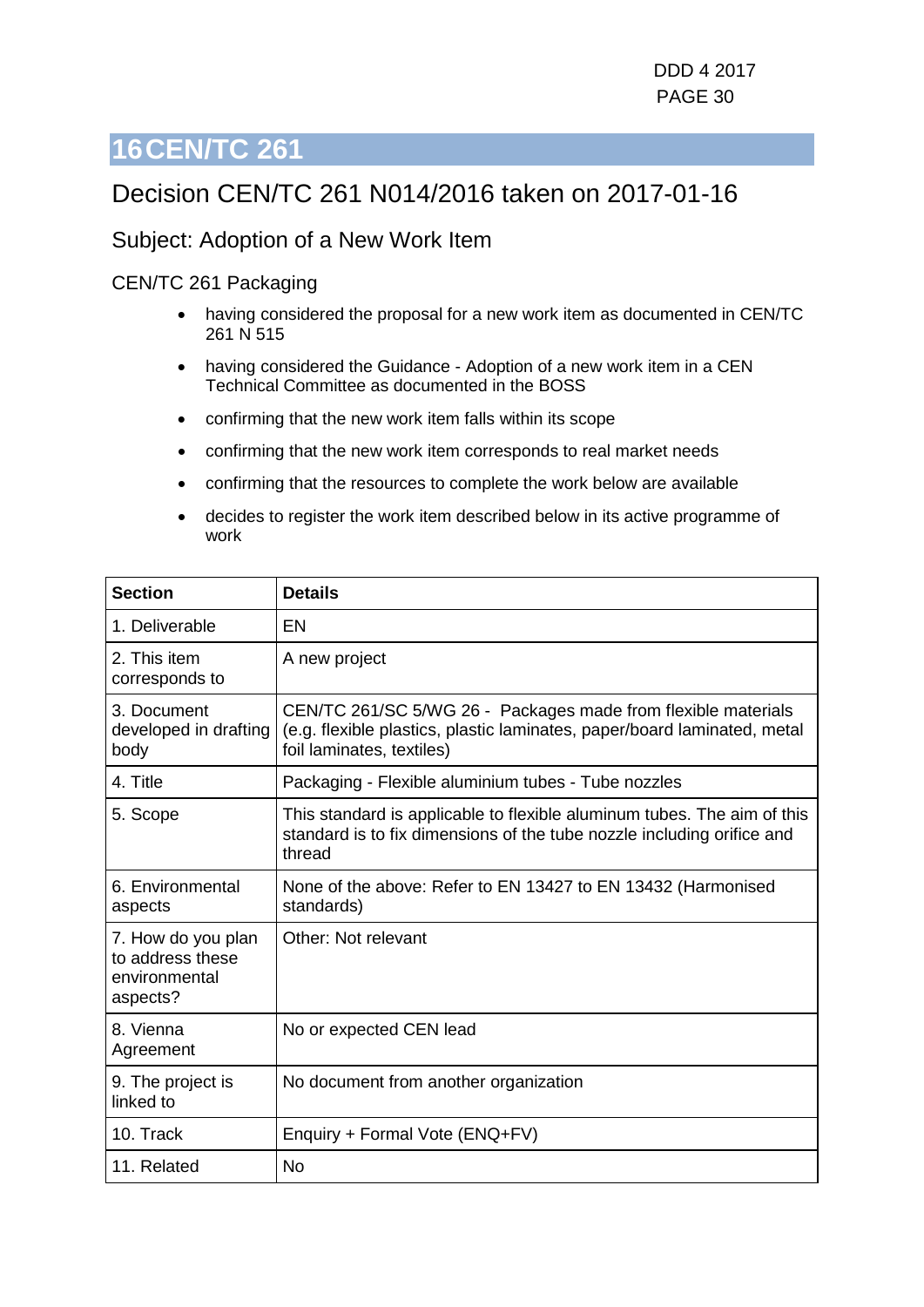| mandate(s)                       |                                                                                                                                                                                                                                    |
|----------------------------------|------------------------------------------------------------------------------------------------------------------------------------------------------------------------------------------------------------------------------------|
| 12. Related<br>directive(s)      | No                                                                                                                                                                                                                                 |
| 13. Commitment                   | The following CEN members (at least five) are committed to<br>participate in the development of the project:<br><b>AFNOR</b><br><b>TSE</b><br><b>DIN</b><br><b>UNE</b><br><b>UNI</b>                                               |
| 14. The decision<br>was taken by | Weighted vote and simple majority<br>Percentage of positive weighted votes (min. 71% before 2017-01-01,<br>min. 65% from 2017-01-01):100<br>Number of positive votes: 5<br>Number of negative votes: 0<br>Number of abstentions: 8 |

### <span id="page-30-0"></span>Decision CEN/TC 278 033/2016 taken on 2016-12-18

### Subject: Adoption of a New Work Item

CEN/TC 278 - Intelligent transport systems

- having considered the proposal for a new work item as documented in CEN/TC 278 N 3433
- having considered the Guidance Adoption of a new work item in a CEN Technical Committee as documented in the BOSS
- confirming that the new work item falls within its scope
- confirming that the new work item corresponds to real market needs
- confirming that the resources to complete the work below are available
- decides to register the work item described below in its active programme of work

| <b>Section</b>                       | <b>Details</b>                          |
|--------------------------------------|-----------------------------------------|
| 1. Deliverable                       | TR                                      |
| 2. This item<br>corresponds to       | A new TR                                |
| 3. Document<br>developed in drafting | CEN/TC 278/WG 3 - Public transport (PT) |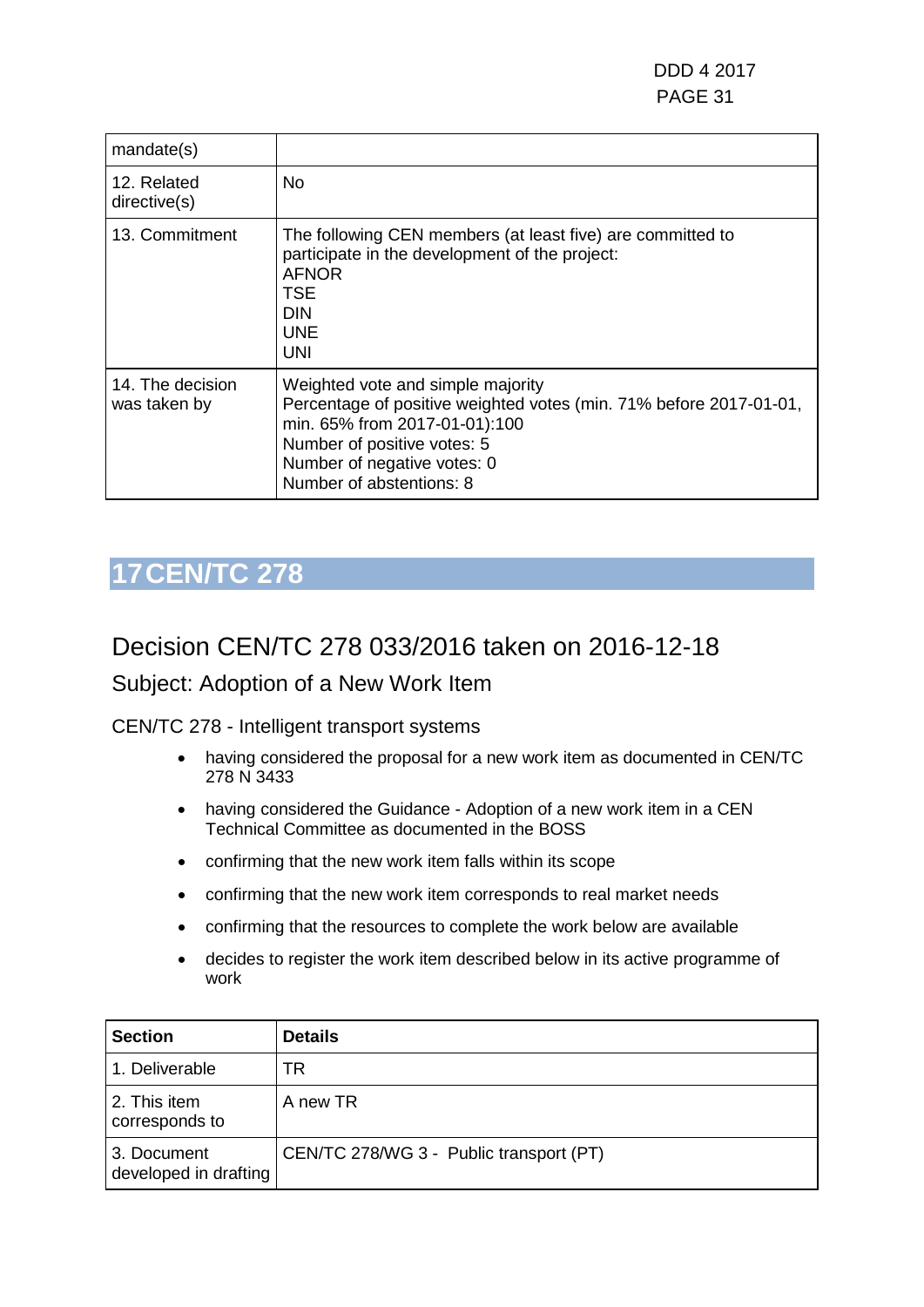| body                                                                |                                                                                                                                                                                                                                                                                                                                                                                                                                                                                                                                                                                                                                                                                                                                                               |
|---------------------------------------------------------------------|---------------------------------------------------------------------------------------------------------------------------------------------------------------------------------------------------------------------------------------------------------------------------------------------------------------------------------------------------------------------------------------------------------------------------------------------------------------------------------------------------------------------------------------------------------------------------------------------------------------------------------------------------------------------------------------------------------------------------------------------------------------|
| 4. Title                                                            | Public transport - Interoperable fare management system - Bluetooth<br>low energy ticketing use cases and guidelines                                                                                                                                                                                                                                                                                                                                                                                                                                                                                                                                                                                                                                          |
| 5. Scope                                                            | The purpose of the Technical Report is to document and describe<br>- The areas of IFM where BLE can extend or substitute existing<br>technologies like ISO/IEC14443 or NFC,<br>- The limitations of BLE in terms of use in IFMS,<br>- The essential use cases that could be supported by BLE and how<br>these can coexist with the exiting IFM role models and system<br>implementations.<br>Those aspects where international standardisation or coordination<br>can lead to benefits should be identified. Existing implementations<br>and specifications shall be considered. Only specifications that are<br>following the WTO's Code of Good Practice for the Preparation,<br>Adoption and Application of Standards may be referenced by this<br>report. |
| 6. Environmental<br>aspects                                         | Other: n/a                                                                                                                                                                                                                                                                                                                                                                                                                                                                                                                                                                                                                                                                                                                                                    |
| 7. How do you plan<br>to address these<br>environmental<br>aspects? | Other: n/a                                                                                                                                                                                                                                                                                                                                                                                                                                                                                                                                                                                                                                                                                                                                                    |
| 8. Vienna<br>Agreement                                              | No or expected CEN lead                                                                                                                                                                                                                                                                                                                                                                                                                                                                                                                                                                                                                                                                                                                                       |
| 9. The project is<br>linked to                                      | No document from another organization                                                                                                                                                                                                                                                                                                                                                                                                                                                                                                                                                                                                                                                                                                                         |
| 10. Track                                                           | Vote on TS/TR by correspondence                                                                                                                                                                                                                                                                                                                                                                                                                                                                                                                                                                                                                                                                                                                               |
| 11. Related<br>mandate(s)                                           | <b>No</b>                                                                                                                                                                                                                                                                                                                                                                                                                                                                                                                                                                                                                                                                                                                                                     |
| 12. Related<br>directive(s)                                         | <b>No</b>                                                                                                                                                                                                                                                                                                                                                                                                                                                                                                                                                                                                                                                                                                                                                     |
| 13. Commitment                                                      | The following CEN members (at least five) are committed to<br>participate in the development of the project:<br><b>AFNOR</b><br>SN<br><b>DIN</b><br><b>UNI</b><br><b>UNMS</b>                                                                                                                                                                                                                                                                                                                                                                                                                                                                                                                                                                                 |
| 14. The decision<br>was taken by                                    | Simple majority (min. 55% as from 2017-01-01)<br>Number of positive votes: 10<br>Number of negative votes: 0<br>Number of abstentions: 10                                                                                                                                                                                                                                                                                                                                                                                                                                                                                                                                                                                                                     |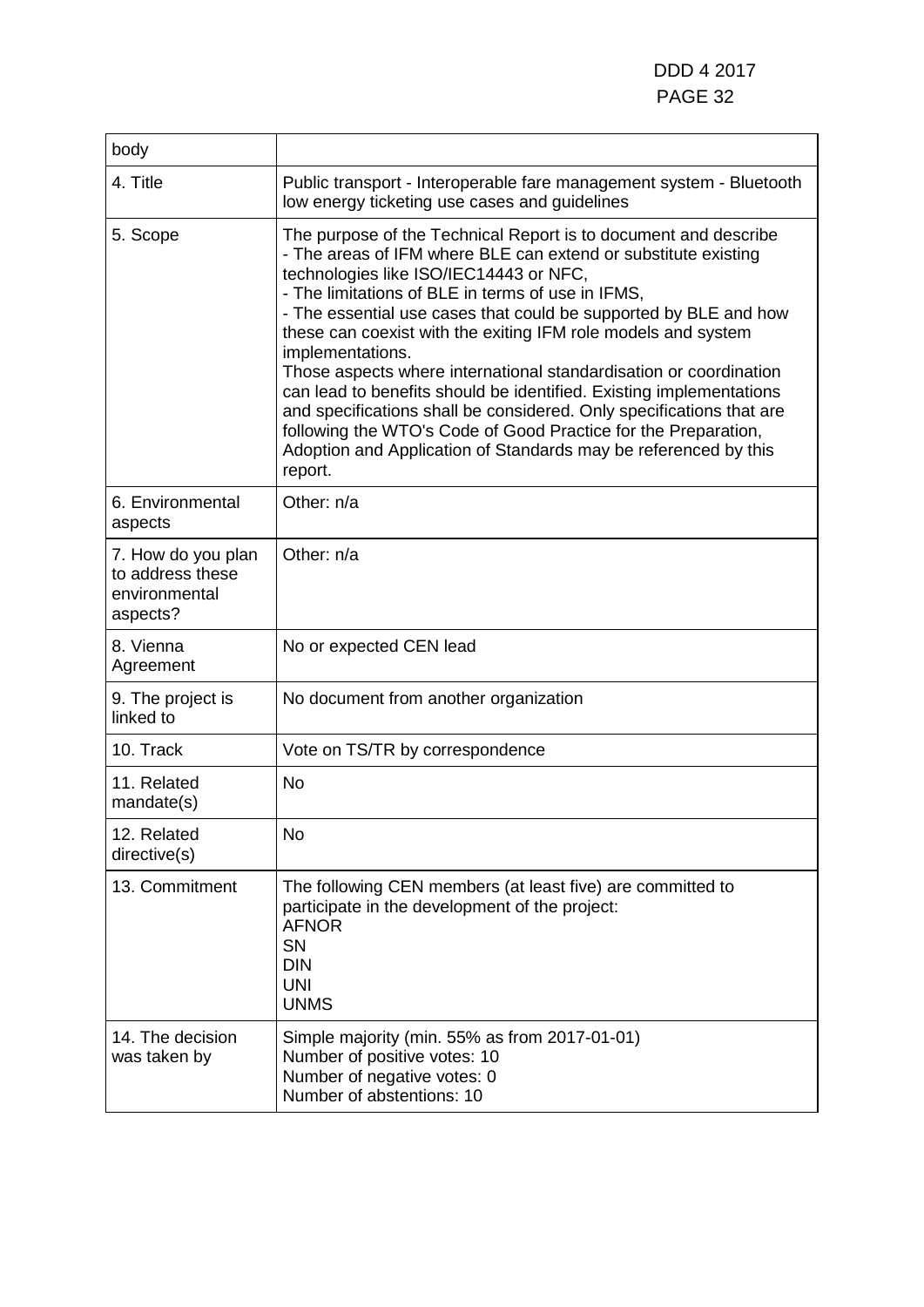### <span id="page-32-0"></span>Decision CEN/TC 290 108/2017 taken on 2017-01-20

### Subject: Adoption of a New Work Item

CEN/TC 290 - Dimensional and geometrical product specification and verification

- having considered the proposal for a new work item as documented in CEN/TC 290 N 660
- having considered the Guidance Adoption of a new work item in a CEN Technical Committee as documented in the BOSS
- confirming that the new work item falls within its scope
- confirming that the new work item corresponds to real market needs
- confirming that the resources to complete the work below are available
- decides to register the work item described below in its active programme of work

| <b>Section</b>                                                      | <b>Details</b>                                                                                                                           |
|---------------------------------------------------------------------|------------------------------------------------------------------------------------------------------------------------------------------|
| 1. Deliverable                                                      | EN                                                                                                                                       |
| 2. This item<br>corresponds to                                      | A new project                                                                                                                            |
| 3. Document<br>developed in drafting<br>body                        | CEN/TC 290 - Dimensional and geometrical product specification<br>and verification                                                       |
| 4. Title                                                            | Geometrical product specifications (GPS) - Surface texture: Profile -<br>Part 3: Specification operators                                 |
| 5. Scope                                                            | This part of ISO 21920 specifies the complete specification operator<br>for surface texture (scale limited surfaces) by profile methods. |
| 6. Environmental<br>aspects                                         | None of the above: Adoption of ISO 21920-3 under Vienna<br>Agreement, ISO lead                                                           |
| 7. How do you plan<br>to address these<br>environmental<br>aspects? | Other: Adoption of ISO 21920-3 under Vienna Agreement, ISO lead                                                                          |
| 8. Vienna<br>Agreement                                              | Yes - Parallel ISO lead<br>ISO project reference: ISO 21920-3<br>ISO project ID: 72228<br>ISO TC: ISO/TC 213                             |
| 9. The project is<br>linked to                                      | No document from another organization                                                                                                    |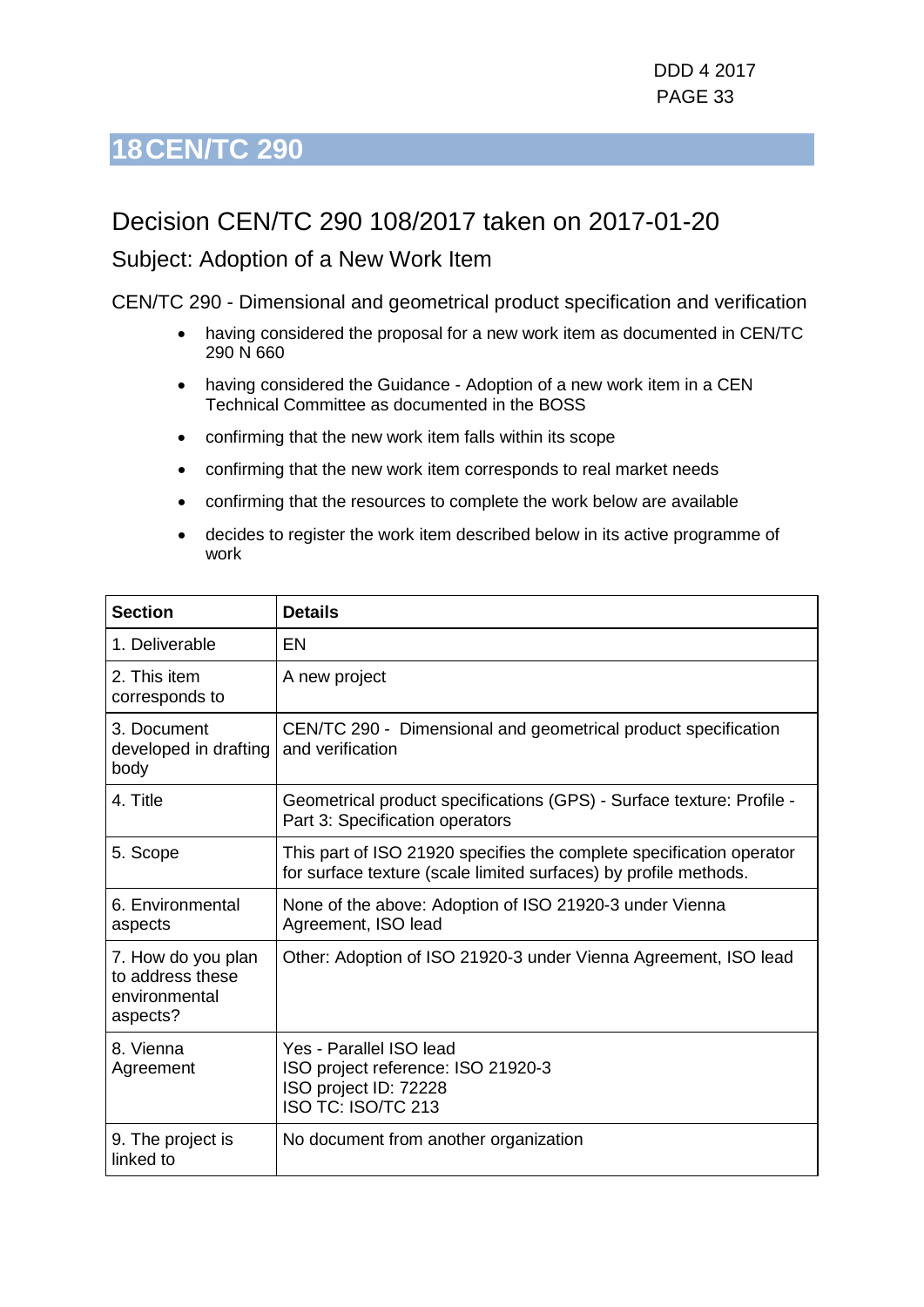DDD 4 2017 PAGE 34

| 10. Track                        | Enquiry + Formal Vote (ENQ+FV)                                                                                                                                                                                                      |
|----------------------------------|-------------------------------------------------------------------------------------------------------------------------------------------------------------------------------------------------------------------------------------|
| 11. Related<br>mandate(s)        | No.                                                                                                                                                                                                                                 |
| 12. Related<br>directive(s)      | No.                                                                                                                                                                                                                                 |
| 13. Commitment                   | The following CEN members (at least five) are committed to<br>participate in the development of the project:<br><b>AFNOR</b><br><b>SIS</b><br><b>BSI</b><br><b>DIN</b><br>UNI<br><b>NQIS/ELOT</b>                                   |
| 14. The decision<br>was taken by | Weighted vote and simple majority<br>Percentage of positive weighted votes (min. 71% before 2017-01-01,<br>min. 65% from 2017-01-01):100<br>Number of positive votes: 14<br>Number of negative votes: 0<br>Number of abstentions: 6 |

### <span id="page-33-0"></span>**19CEN/TC 449**

## Decision CEN/TC 449 17/2016 taken on 2016-12-01

### Subject: Adoption of a Preliminary Work Item

CEN/TC 449 Quality of care for older people

- having considered the proposal for a new work item as documented in CEN/TC 449 N 0027, 0049
- having considered the Guidance Adoption of a new work item in a CEN Technical Committee as documented in the BOSS
- confirming that the new work item falls within its scope
- confirming that the new work item corresponds to real market needs
- confirming that the resources to complete the work below are available
- decides to register the work item described below in its active programme of work

| <b>Section</b> | <b>Details</b> |
|----------------|----------------|
| 1. Deliverable | EN             |
| 2. This item   | A new project  |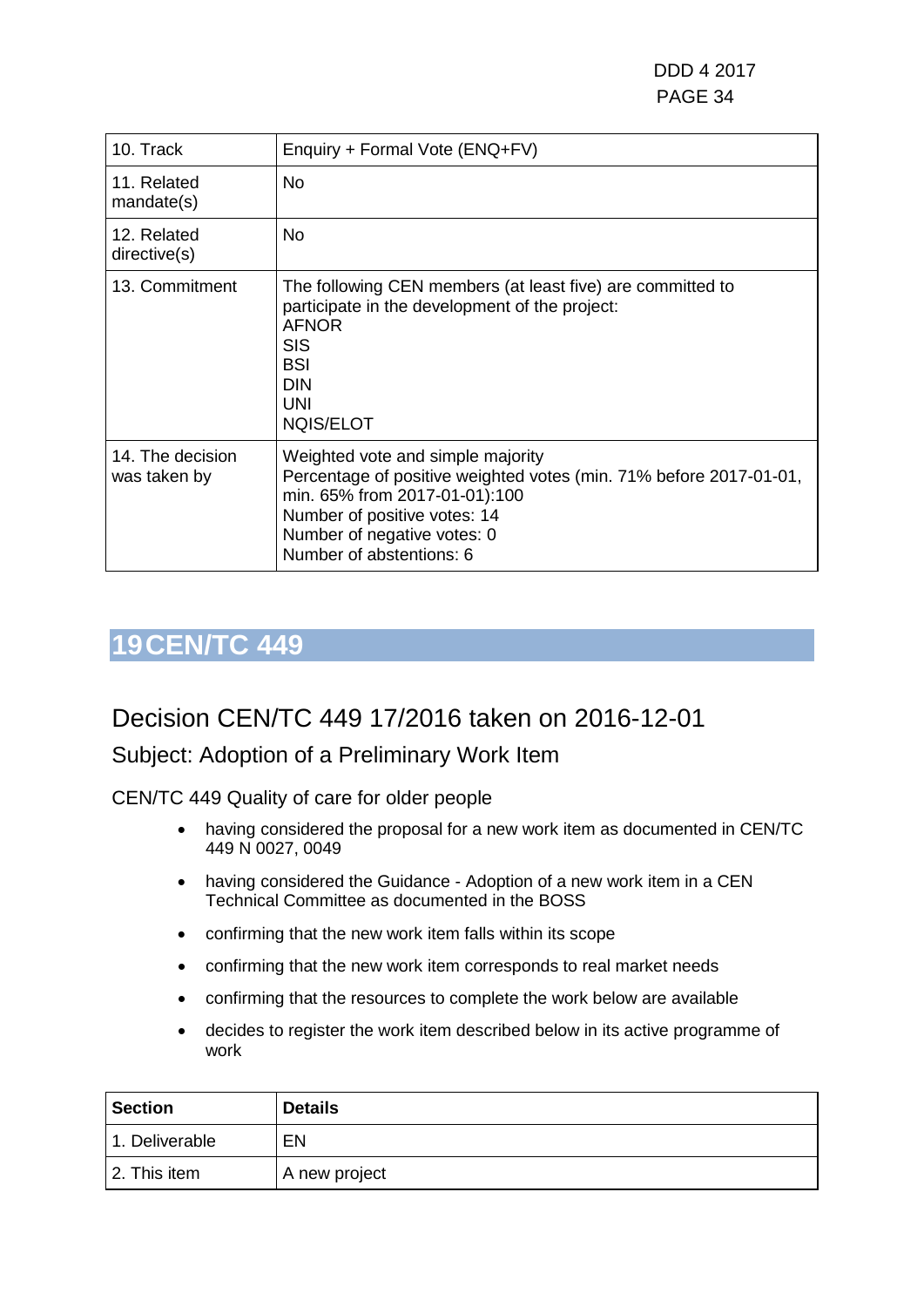| corresponds to                                                                           |                                                                                                                                                                                                                                                                                                                                                                                                                                                                                                                                                                                                                                                                                                                                                                                                                                                                                                                                                                                                           |
|------------------------------------------------------------------------------------------|-----------------------------------------------------------------------------------------------------------------------------------------------------------------------------------------------------------------------------------------------------------------------------------------------------------------------------------------------------------------------------------------------------------------------------------------------------------------------------------------------------------------------------------------------------------------------------------------------------------------------------------------------------------------------------------------------------------------------------------------------------------------------------------------------------------------------------------------------------------------------------------------------------------------------------------------------------------------------------------------------------------|
| 3. Document<br>developed in drafting<br>body                                             | CEN/TC 449 - Quality of care for older people                                                                                                                                                                                                                                                                                                                                                                                                                                                                                                                                                                                                                                                                                                                                                                                                                                                                                                                                                             |
| 4. Title                                                                                 | Quality of care for older people âij services provided at home<br>including assisted living facilities                                                                                                                                                                                                                                                                                                                                                                                                                                                                                                                                                                                                                                                                                                                                                                                                                                                                                                    |
| 5. Scope                                                                                 | This European standard specifies requirements and<br>recommendations for services provided to older people at home<br>including assisted living facilities, based on the older person's<br>individual needs and preferences in order to give them<br>selfdetermination, participation and a safe and secure old age.<br>The standard(s) covers services however they are financed.<br>The type of services specified in this standard are health and social<br>care services.<br>The standard is to be used by the public or private provider to plan,<br>lead and implement the service, as well as systematically evaluate<br>and improve the service.<br>The standard can be used during quality assurance, follow-up,<br>evaluation and development of such services and can be used to<br>provide basic information during procurement, education, self-<br>assessment and certification/accreditation.<br>The standard does not cover standardization of medical devices or<br>clinical guidelines. |
| 6. Environmental<br>aspects -<br><b>OPTIONAL</b>                                         | Use of materials                                                                                                                                                                                                                                                                                                                                                                                                                                                                                                                                                                                                                                                                                                                                                                                                                                                                                                                                                                                          |
| 7. How do you plan<br>to address these<br>environmental<br>aspects? -<br><b>OPTIONAL</b> | Use of environmental checklist                                                                                                                                                                                                                                                                                                                                                                                                                                                                                                                                                                                                                                                                                                                                                                                                                                                                                                                                                                            |
| 8. Track                                                                                 | Enquiry + Formal Vote (ENQ+FV)                                                                                                                                                                                                                                                                                                                                                                                                                                                                                                                                                                                                                                                                                                                                                                                                                                                                                                                                                                            |
| 9. Related<br>mandate(s)                                                                 | <b>No</b>                                                                                                                                                                                                                                                                                                                                                                                                                                                                                                                                                                                                                                                                                                                                                                                                                                                                                                                                                                                                 |
| 10. Related<br>directive(s)                                                              | <b>No</b>                                                                                                                                                                                                                                                                                                                                                                                                                                                                                                                                                                                                                                                                                                                                                                                                                                                                                                                                                                                                 |
| 11. The decision<br>was taken by                                                         | Simple majority<br>Number of positive votes: 5<br>Number of negative votes: 0<br>Number of abstentions: 0                                                                                                                                                                                                                                                                                                                                                                                                                                                                                                                                                                                                                                                                                                                                                                                                                                                                                                 |